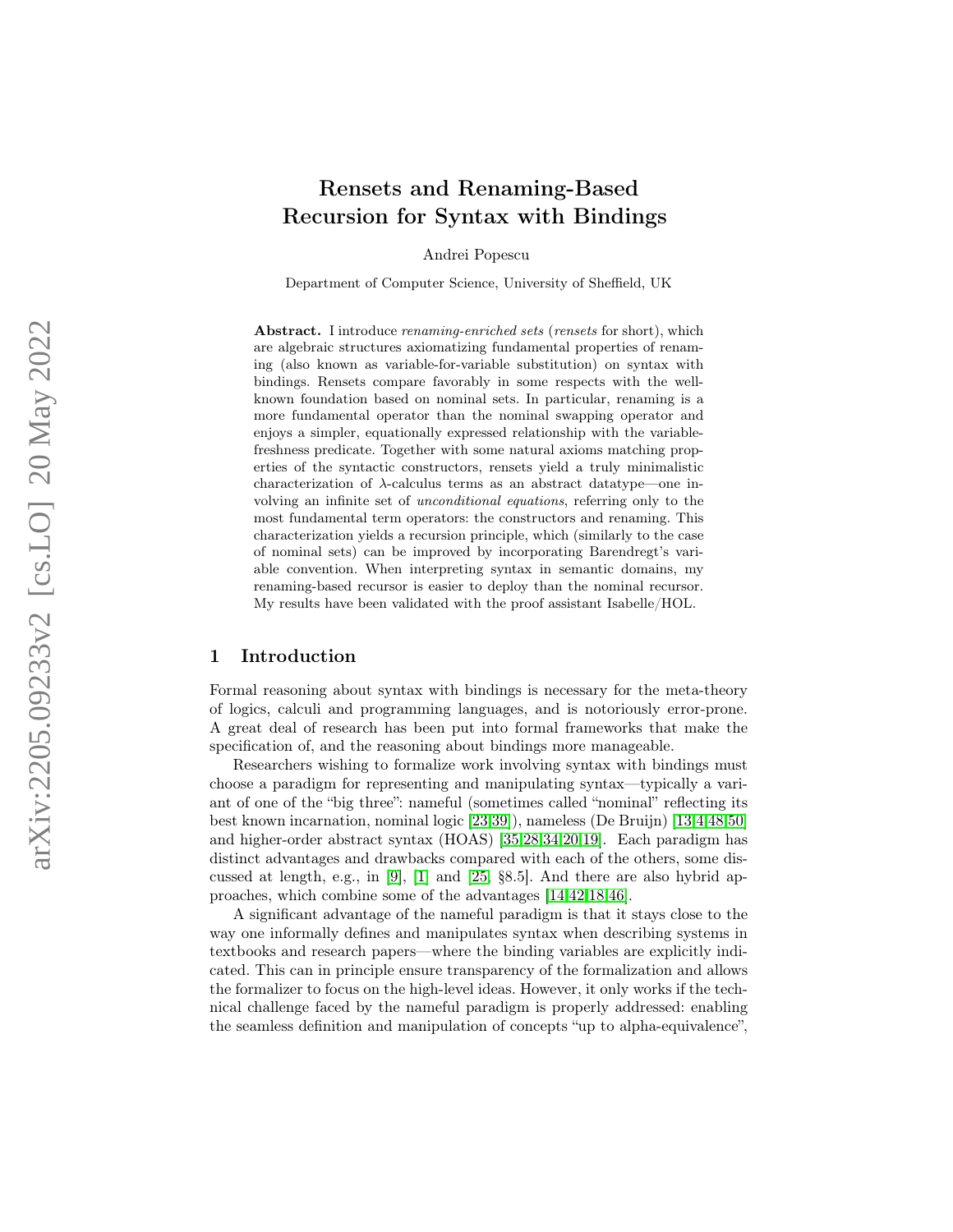i.e., in such a way that the names of the bound variables are (present but nevertheless) inconsequential. This is particularly stringent in the case of recursion due to the binding constructors of terms not being free, hence not being a priori traversable recursively—in that simply writing some recursive clauses that traverse the constructors is not a priori guaranteed to produce a correct definition, but needs certain favorable conditions. The problem has been addressed by researchers in the form of tailored nameful recursors [\[23](#page-18-0)[,39,](#page-19-0)[56,](#page-20-3)[55,](#page-20-4)[33](#page-19-4)[,43\]](#page-19-5), which are theorems that identify such favorable conditions and, based on them, guarantee the existence of functions that recurse over the non-free constructors.

In this paper, I make a contribution to the nameful paradigm in general, and to nameful recursion in particular. I introduce rensets, which are algebraic structures axiomatizing the properties of renaming, also known as variable-forvariable substitution, on terms with bindings (Section [3\)](#page-4-0). Rensets differ from nominal sets (Section [2.2\)](#page-3-0), which form the foundation of nominal logic, by their focus on (not necessarily injective) renaming rather than swapping (or permutation). Similarly to nominal sets, rensets are pervasive: Not only do the variables and terms form rensets, but so do any container-type combinations of rensets.

While lacking the pleasant symmetry of swapping, my axiomatization of renaming has its advantages. First, renaming is more fundamental than swapping because, at an abstract axiomatic level, renaming can define swapping but not vice versa (Section [4\)](#page-6-0). The second advantage is about the ability to define another central operator: the variable freshness predicate. While the definability of freshness from swapping is a signature trait of nominal logic, my renaming-based alternative fares even better: In rensets freshness has a simple, first-order definition (Section [3\)](#page-4-0). This contrasts the nominal logic definition, which involves a secondorder statement about (co)finiteness of a set of variables. The third advantage is largely a consequence of the second: Rensets enriched with constructor-like operators facilitate an equational characterization of terms with bindings (using an infinite set of unconditional equations), which does not seem possible for swapping (Section [5.1\)](#page-7-0). This produces a recursion principle (Section [5.2\)](#page-10-0) which, like the nominal recursor, caters for Barendregt's variable convention, and in some cases is easier to apply than the nominal recursor—for example when interpreting syntax in semantic domains (Section [5.3\)](#page-10-1).

In summary, I argue that my renaming-based axiomatization offers some benefits that strengthen the arsenal of the nameful paradigm: a simpler representation of freshness, a minimalistic equational characterization of terms, and a convenient recursion principle. My results are established with high confidence thanks to having been mechanized in Isabelle/HOL [\[32\]](#page-19-6). The mechanization is available [\[44\]](#page-19-7) from Isabelle's Archive of Formal Proofs.

Here is the structure of the rest of this paper: Section [2](#page-2-0) provides background on terms with bindings and on nominal logic. Section [3](#page-4-0) introduces rensets and describes their basic properties. Section [4](#page-6-0) establishes a formal connection to nominal sets. Section [5](#page-7-1) discusses substitutive-set-based recursion. Section [6](#page-12-0) discusses related work. The appendix includes more examples and results, details on nominal sets, and a discussion of my Isabelle formalization.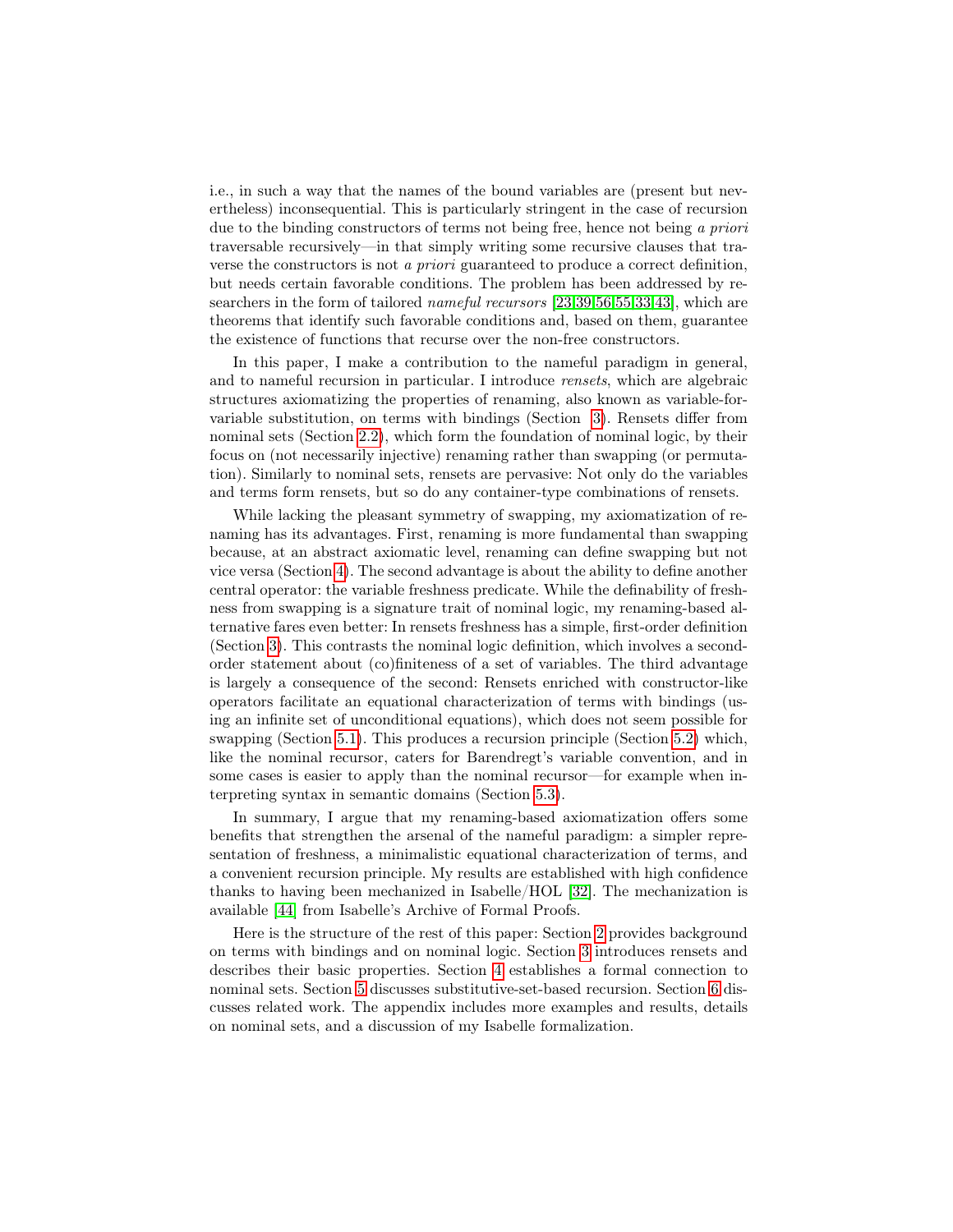## <span id="page-2-0"></span>2 Background

This section recalls the terms of  $\lambda$ -calculus and their basic operators ([§2.1\)](#page-2-1), and aspects of nominal logic including nominal sets and nominal recursion ([§2.2\)](#page-3-0).

#### <span id="page-2-1"></span>2.1 Terms with bindings

I work with the paradigmatic syntax of (untyped)  $\lambda$ -calculus. However, my results generalize routinely to syntaxes specified by arbitrary binding signatures such as the ones in [\[22,](#page-18-6) §2], [\[39\]](#page-19-0), [\[58\]](#page-20-5) or [\[12\]](#page-17-4).

Let Var be a countably infinite set of variables, ranged over by  $x, y, z$  etc. The set Trm of  $\lambda$ -terms (or terms for short), ranged over by  $t, t_1, t_2$  etc., is defined by the grammar  $t ::= \forall r \ x \mid \text{Ap } t_1 t_2 \mid \text{Lm } x t$ with the proviso that terms are equated (identified) modulo alpha-equivalence (also known as naming equivalence). Thus, for example, if  $x \neq z \neq y$  then Lm x (Ap (Vr x) (Vr z)) and Lm y (Ap (Vr y) (Vr z)) are considered to be the same term. I will often omit Vr when writing terms, as in, e.g.,  $\mathsf{Lm} x x$ .

What the above specification means is (something equivalent to) the following: One first defines the set PTrm of pre-terms as freely generated by the grammar  $p$  ::= PVr  $x$  | PAp  $p_1$   $p_2$  | PLm  $x$   $p$ . Then one defines the alpha-equivalence relation  $\equiv$  : PTrm  $\rightarrow$  PTrm  $\rightarrow$  Bool inductively, proves that it is an equivalence, and defines Trm by quotienting PTrm to alpha-equivalence, i.e.,  $\text{Trm} = \text{PTrm}/\equiv$ . Finally, one proves that the pre-term constructors are compatible with  $\equiv$ , and defines the term counterpart of these constructors:  $Vr: Var \rightarrow Trm$ ,  $Ap: Trm \rightarrow Trm \rightarrow Trm$  and  $Lm: Var \rightarrow Trm \rightarrow Trm$ .

The above constructions are technical, but well-understood, and can be fully automated for an arbitrary syntax with bindings (not just that of  $\lambda$ -calculus); and tools such as the Isabelle/Nominal package [\[59,](#page-20-6)[58\]](#page-20-5) provide this automation, hiding pre-terms completely from the end user. In formal and informal presentations alike, one usually prefers to forget about pre-terms, and work with terms only. This has several advantages, including (1) being able to formalize concepts at the right abstraction level (since in most applications the naming of bound variables should be inconsequential) and (2) the renaming operator being wellbehaved. However, there are some difficulties that need to be overcome when working with terms, and in this paper I focus on one of the major ones: providing recursion principles, i.e., mechanisms for defining functions by recursing over terms. This difficulty arises essentially because, unlike in the case of pre-term constructors, the binding constructor for terms is not free.

The main characters of my paper will be (generalizations of) some common operations and relations on Trm, namely:

- the constructors  $\forall r : \forall ar \rightarrow \mathsf{Trm}, \mathsf{Ap} : \mathsf{Trm} \rightarrow \mathsf{Trm} \rightarrow \mathsf{Trm}$  and  $\mathsf{Lm} : \mathsf{Var} \rightarrow$  $Trm \rightarrow Trm$
- (capture-avoiding) renaming, also known as (capture-avoiding) substitution of variables for variables  $\lfloor \lfloor \frac{1}{2} \rfloor \rfloor$  : Trm  $\rightarrow$  Var  $\rightarrow$  Var  $\rightarrow$  Trm; e.g., we have  $(\text{Lm } x (\text{Ap } x y)) [x/y] = \text{Lm } x' (\text{Ap } x' x)$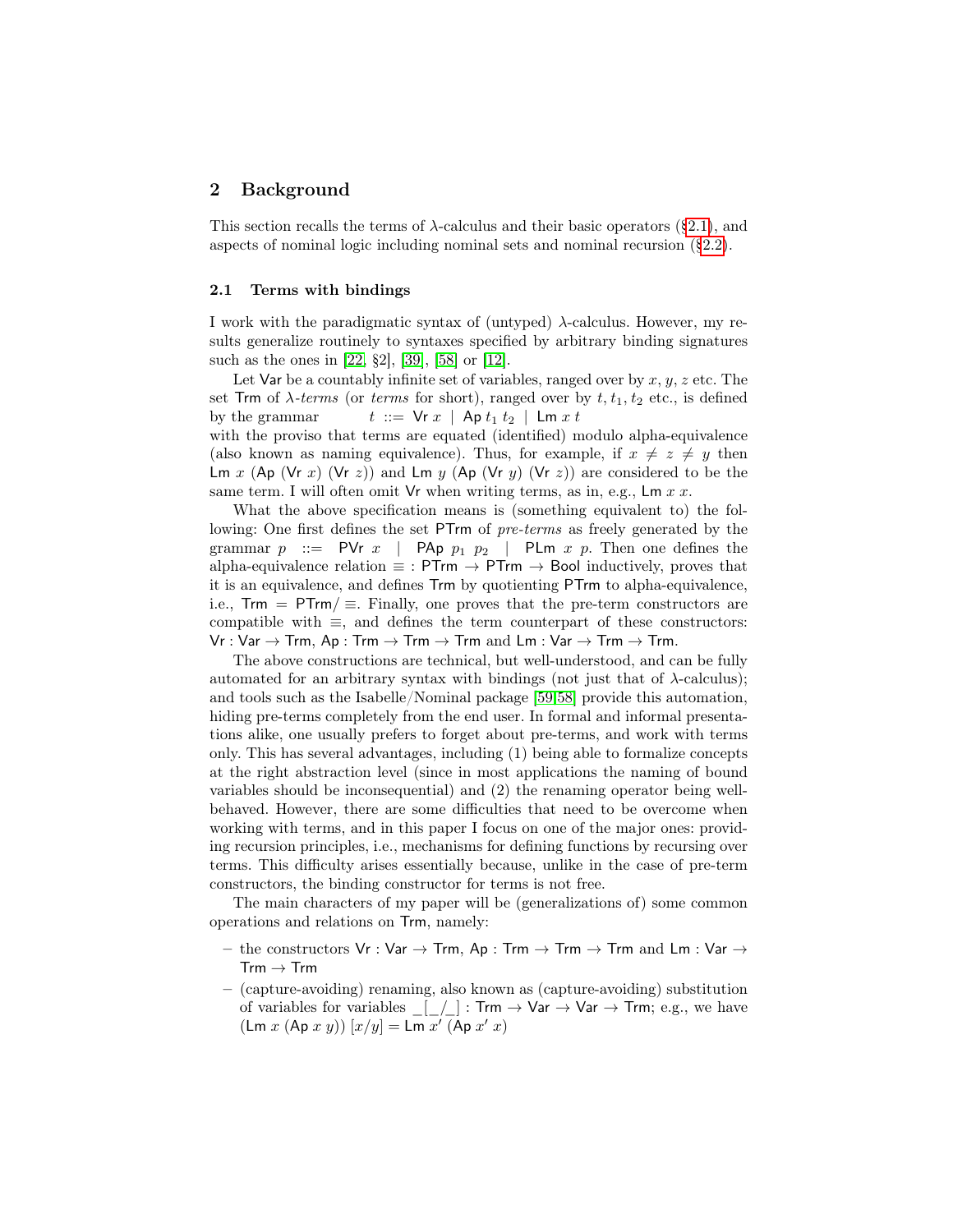- swapping  $\left[\begin{array}{c} \wedge \end{array}\right]$ : Trm  $\rightarrow$  Var  $\rightarrow$  Var  $\rightarrow$  Trm; e.g., we have  $(\textsf{Lm} \ x \ (\textsf{Ap} \ x \ y)) [x \land y] = \textsf{Lm} \ y \ (\textsf{Ap} \ y \ x)$
- the free-variable operator  $FV : Trm \rightarrow Pow(Var)$  (where Pow(Var) is the powerset of Var); e.g., we have  $FV(\text{Lm } x \text{ (Ap } y x)) = \{y\}$
- freshness  $#$  : Var  $\rightarrow$  Trm  $\rightarrow$  Bool; e.g., we have  $x \#$  (Lm  $x$  x); and assuming  $x \neq y$ , we have  $\neg x \neq (\text{Lm } y x)$

The free-variable and freshness operators are of course related: A variable  $x$ is fresh for a term t (i.e.,  $x \neq t$ ) if and only if it is not free in t (i.e.,  $x \notin FV(t)$ ). The renaming operator  $\lfloor \frac{m}{m} \rfloor$  : Trm  $\rightarrow$  Var  $\rightarrow$  Var  $\rightarrow$  Trm substitutes (in terms) variables for variables, not terms for variables. (But an algebraization of term-for-variable substitution is discussed in Appendix [D.](#page-24-0))

#### <span id="page-3-0"></span>2.2 Background on nominal logic

I will employ a formulation of nominal logic [\[39,](#page-19-0)[56,](#page-20-3)[38\]](#page-19-8) that does not require any special logical foundation, e.g., axiomatic nominal set theory. For simplicity, I prefer the swapping-based formulation [\[38\]](#page-19-8) to the equivalent permutation-based formulation—Appendix [C](#page-23-0) gives details on these two alternatives.

A pre-nominal set is a pair  $\mathcal{A} = (A, \underline{\hspace{1cm}} [\begin{array}{c} \wedge \end{array}])$  where A is a set and  $\underline{\hspace{1cm}} [\begin{array}{c} \wedge \end{array}]:$  $A \rightarrow$  Perm  $\rightarrow$  A is a function called the swapping operator of A satisfying the following properties for all  $a \in A$  and  $x, x_1, x_2, y_1, y_2 \in \mathsf{Var}$ :

Identity:  $a[x \wedge x] = a$ Involution:  $a[x_1 \wedge x_2][x_1 \wedge x_2] = a$ Compositionality:  $a[x_1 \wedge x_2][y_1 \wedge y_2] = a[y_1 \wedge y_2][(x_1[y_1 \wedge y_2]) \wedge (x_2[y_1 \wedge y_2])]$ 

Given a pre-nominal set  $A = (A, [- \wedge ])$ , an element  $a \in A$  and a set  $X \subseteq \mathsf{Var}$ , one says that a is supported by X if  $a[x \wedge y] = a$  holds for all  $x, y \in \mathsf{Var}$ such that  $x, y \notin X$ . An element  $a \in A$  is called *finitely supported* if there exists a finite set  $X \subseteq A$  such that a is supported by X. A nominal set is a prenominal set  $\mathcal{A} = (A, \underline{\hspace{1cm}} [\underline{\hspace{1cm}} \underline{\wedge}] )$  such that every element of a is finitely supported. If  $\mathcal{A} = (A, [\Lambda] )$  is a nominal set and  $a \in A$ , then the smallest set  $X \subseteq A$ such that a is supported by X exists, and is denoted by  $\text{supp}^A a$  and called the support of a. One calls a variable x fresh for a, written  $x \neq a$ , if  $x \notin \text{supp}^A a$ .

An alternative, more direct definition of freshness (which is preferred, e.g., by Isabelle/Nominal [\[59,](#page-20-6)[58\]](#page-20-5)) is provided by the following proposition:

**Prop 1** For any nominal set  $\mathcal{A} = (A, \underline{\hspace{1cm}} [\underline{\hspace{1cm}} \wedge \underline{\hspace{1cm}}])$  and any  $x \in \text{Var}$  and  $a \in A$ , it holds that  $x \neq a$  if and only if the set  $\{y \mid a[y \wedge x] \neq a\}$  is finite.

Given two pre-nominal sets  $\mathcal{A} = (A, \underline{\hspace{1cm}} [\underline{\hspace{1cm}} \wedge \underline{\hspace{1cm}}])$  and  $\mathcal{B} = (B, \underline{\hspace{1cm}} [\underline{\hspace{1cm}} \wedge \underline{\hspace{1cm}}])$ , the set  $F = (A \rightarrow B)$  of functions from A to B becomes a pre-nominal set  $\mathcal{F} =$  $(F, \_\_\_\wedge)$  by defining  $f[x \wedge y]$  to send each  $a \in A$  to  $(f(a[x \wedge y]))[x \wedge y]$ . F is not a nominal set because not all functions are finitely supported (though of course one obtains a nominal set by restricting to finitely supported functions).

The set of terms together with their swapping operator,  $(Trm, \_\_\_\\Lambda)$ , forms a nominal set, where the support of a term is precisely its set of free variables.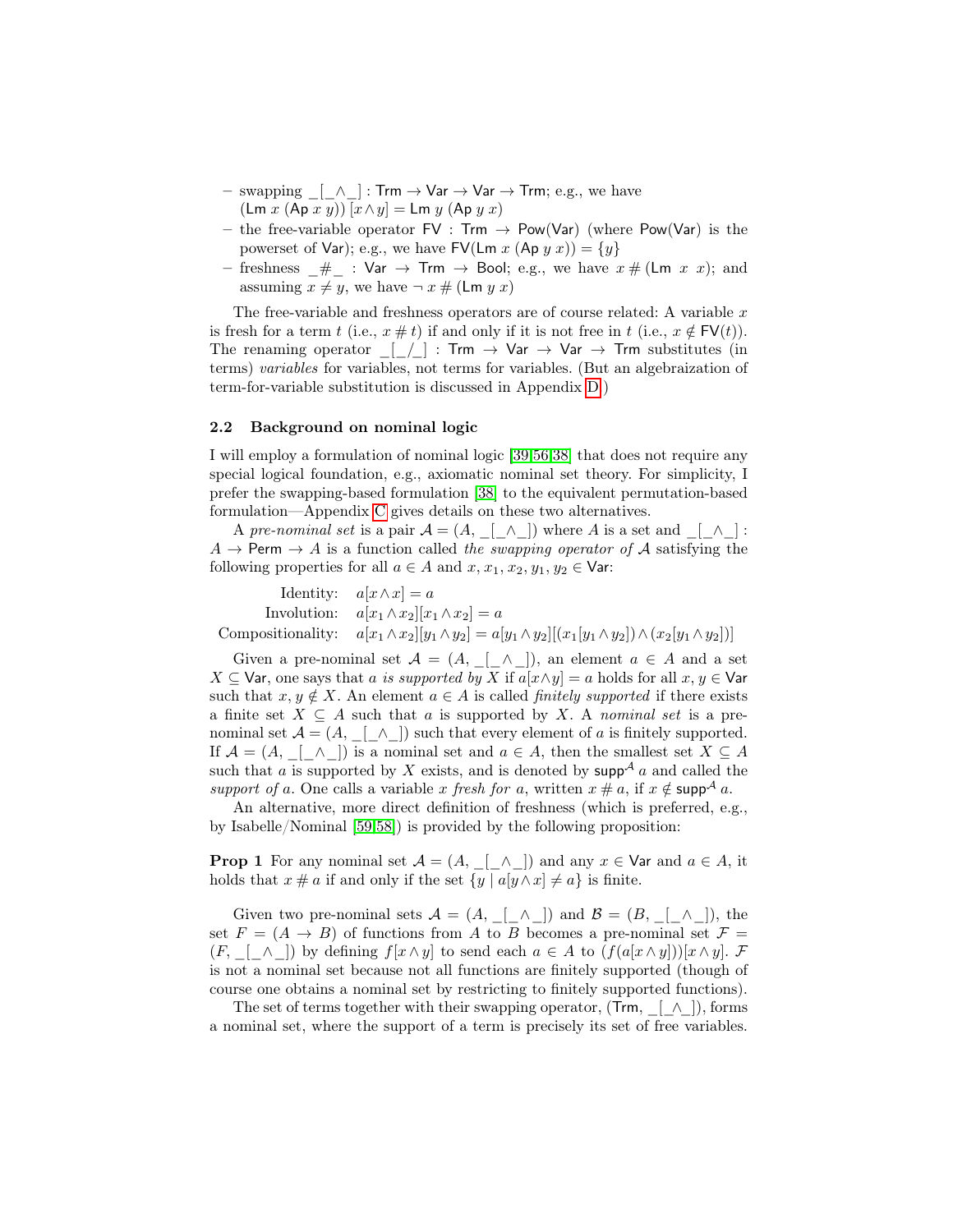However, the power of nominal logic resides in the fact that not only the set of terms, but also many other sets can be organized as nominal sets—including the target domains of many functions one may wish to define on terms. This gives rise to a convenient mechanism for defining functions recursively on terms:

<span id="page-4-1"></span>**Theorem 2** [\[39\]](#page-19-0) Let  $\mathcal{A} = (A, \quad \lceil \quad \rceil)$  be a nominal set and let  $\mathsf{Vr}^{\mathcal{A}}$  : Var  $\rightarrow$ A,  $Ap^{\mathcal{A}} : A \rightarrow A \rightarrow A$  and  $\overline{Lm^{\mathcal{A}}}$ : Var  $\rightarrow A \rightarrow A$  be some functions, all supported by a finite set X of variables and with  $\mathsf{Lm}^{\mathcal{A}}$  satisfying the following freshness condition for binders (FCB): There exists  $x \in \mathsf{Var}$  such that  $x \notin X$ and  $x \# \operatorname{Lm}^A x$  a for all  $a \in A$ .

Then there exists a unique function  $f : \mathsf{Trm} \to A$  that is supported by X and such that the following hold for all  $x \in \mathsf{Var}$  and  $t_1, t_2, t \in \mathsf{Trm}$ :

(i) 
$$
f(\text{Vr } x) = \text{Vr}^A x
$$
  
\n(iii)  $f(\text{Lm } x t) = \text{Lm}^A x (f t)$  if  $x \notin X$   
\n(ii)  $f(\text{Ap } t_1 t_2) = \text{Ap}^A (f t_1) (f t_2)$ 

A useful feature of nominal recursion is the support for Barendregt's famous *variable convention* [\[8\]](#page-17-5)[p. 26]: "If [the terms]  $t_1, \ldots, t_n$  occur in a certain mathematical context (e.g. definition, proof), then in these terms all bound variables are chosen to be different from the free variables." The above recursion principle adheres to this convention by fixing a finite set  $X$  of variables meant to be free in the definition context and guaranteeing that the bound variables in the definitional clauses are distinct from them. Formally, the target domain operators  $\mathsf{Vr}^{\mathcal{A}}$ ,  $\mathsf{Ap}^{\mathcal{A}}$  and  $\mathsf{Lm}^{\mathcal{A}}$  are supported by X, and the clause for  $\lambda$ -abstraction is conditioned by the binding variable  $x$  being outside of  $X$ . (The Barendregt convention is also present in nominal logic via induction principles [\[39,](#page-19-0)[59,](#page-20-6)[58,](#page-20-5)[57\]](#page-20-7).)

## <span id="page-4-0"></span>3 Rensets

This section introduces rensets, an alternative to nominal sets that axiomatize renaming rather than swapping or permutation.

A renaming-enriched set (renset for short) is a pair  $\mathcal{A} = (A, \underline{\hspace{0.2cm}}[\underline{\hspace{0.2cm}}] \underline{\hspace{0.2cm}}]$ ) where A is a set and  $\left[\begin{array}{c} | \end{array}\right] : A \rightarrow \text{Var} \rightarrow \text{Var} \rightarrow A$  is an operator such that the following hold for all  $x, x_1, x_2, x_3, y, y_1, y_2 \in \mathsf{Var}$  and  $a \in A$ :

| Identity: $a x/x  = a$                                                                              |
|-----------------------------------------------------------------------------------------------------|
| Idempotence: If $x_1 \neq y$ then $a[x_1/y][x_2/y] = a[x_1/y]$                                      |
| Chaining: If $y \neq x_2$ then $a[y/x_2][x_2/x_1][x_3/x_2] = a[y/x_2][x_3/x_1]$                     |
| Commutativity: If $x_2 \neq y_1 \neq x_1 \neq y_2$ then $a[x_2/x_1][y_2/y_1] = a[y_2/y_1][x_2/x_1]$ |

Let us call A the carrier of A and  $\boxed{\underline{\hspace{1cm}}\underline{\hspace{1cm}}\underline{\hspace{1cm}}}$  the renaming operator of A. Similarly to the case of terms, we think of the elements  $a \in A$  as some kind of variablebearing entities and of  $a[y/x]$  as the result of substituting x with y in a. With this intuition, the above properties are natural: Identity says that substituting a variable with itself has no effect. Idempotence acknowledges the fact that, after its renaming, a variable  $y$  is no longer there, so substituting it again has no effect. Chaining says that a chain of renamings  $x_3/x_2/x_1$  has the same effect as the end-to-end renaming  $x_3/x_1$  provided there is no interference from  $x_2$ ,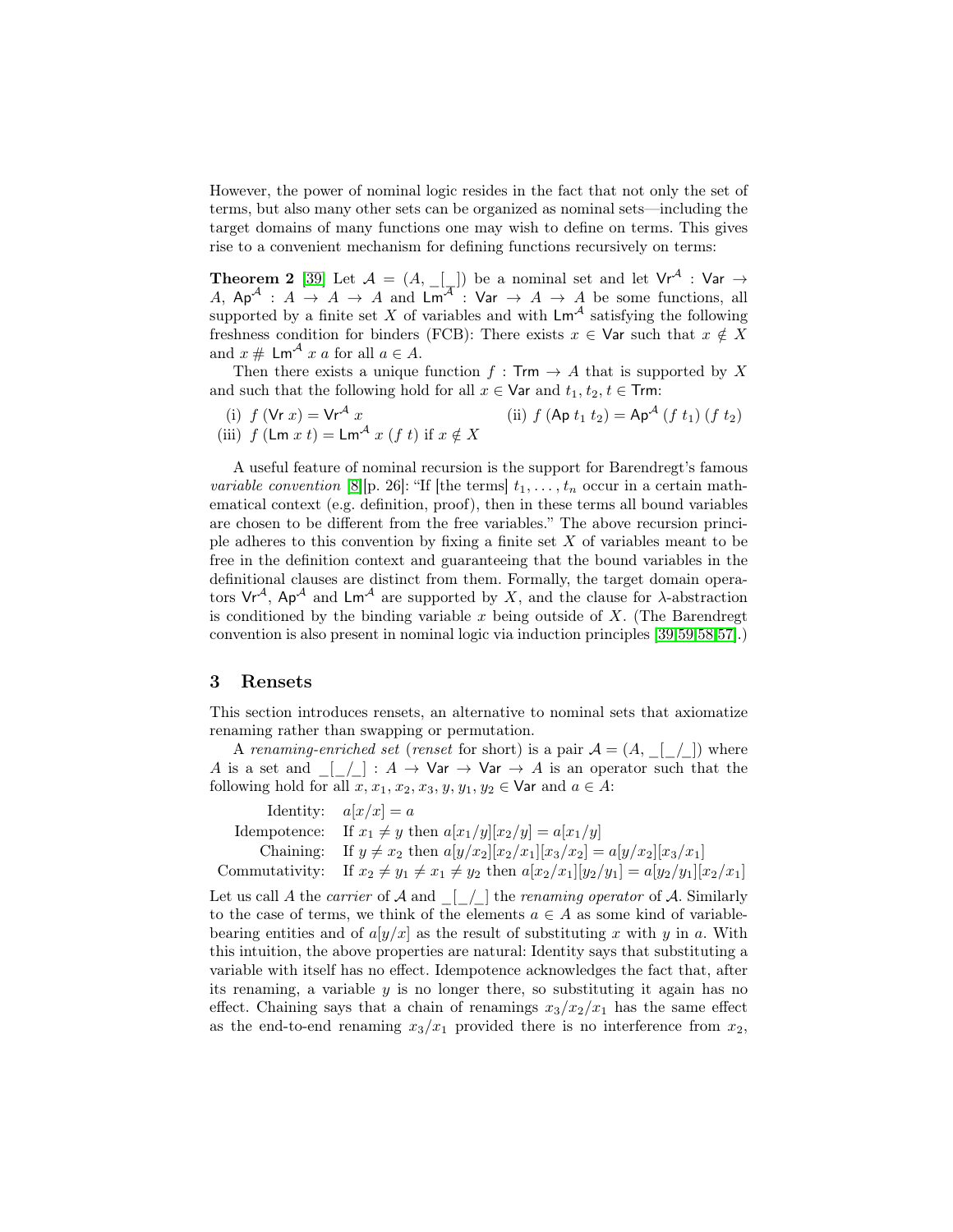which is ensured by initially substituting  $x_2$  with some other variable y. Finally, Commutativity allows the reordering of any two independent renamings.

**Examples** (Var,  $[\_/\]$ ) and (Trm,  $[\_/\]$ ), the sets of variables and terms with the standard renaming operator on them, form rensets. Moreover, given any functor F on the category of sets and a renset  $\mathcal{A} = (A, \underline{\underline{[-]}})$ , let us define the renset  $F \mathcal{A} = (F A, \lfloor \rfloor / \lfloor \rfloor)$  as follows: for any  $k \in F A$  and  $x, y \in V$ ar,  $k[x/y] = F(-[x/y]) k$ , where the last occurrence of F refers to the action of the functor on morphisms. This means that one can freely build new rensets from existing ones using container types (which are particular kinds of functors)—e.g., lists, sets, trees etc. Another way to put it: Rensets are closed under datatype and codatatype constructions [\[54\]](#page-20-8).

In what follows, let us fix a renset  $\mathcal{A} = (A, \underline{\underline{[-]}}).$  One can define the notion of freshness of a variable for an element of a in the style of nominal logic. But the next proposition shows that simpler formulations are available.

<span id="page-5-0"></span>Prop 3 The following are equivalent:

(1) The set  $\{y \in \text{Var} \mid a[y/x] \neq a\}$  is finite.

(2)  $a[y/x] = a$  for all  $y \in \text{Var}$ . (3)  $a[y/x] = a$  for some  $y \in \text{Var} \setminus \{x\}$ .

Let us define the predicate  $\mu$   $\mu$  : Var  $\rightarrow$  A  $\rightarrow$  Bool as follows:  $x \neq a$ , read x is fresh for a, if either of Prop. [3'](#page-5-0)s equivalent properties holds.

Thus, points (1)–(3) above are three alternative formulations of  $x \neq a$ , all referring to the lack of effect of substituting y for x, expressed as  $a[y/x] = a$ . namely that this phenomenon affects  $(1)$  all but a finite number of variables y, (2) all variables y, or (3) some variable  $y \neq x$ . The first formulation is the most complex of the three—it is the nominal definition, but using renaming instead of swapping. The other two formulations do not have counterparts in nominal logic, essentially because swapping is not as "efficient" as renaming at exposing freshness. In particular, (3) does not have a nominal counterpart because there is no single-swapping litmus test for freshness. The closest we can get to property (3) in a nominal set is the following: x is fresh for a if and only  $a[y \wedge x] = a$  holds for some fresh  $y$ —but this needs freshness to explain freshness!

Examples (continued) For the rensets of variables and terms, freshness defined as above coincides with the expected operators: distinctness in the case of variables and standard freshness in the case of terms. And applying the definition of freshness to rensets obtained using finitary container types has similarly intuitive outcomes; for example, the freshness of a variable  $x$  for a list of items  $[a_1, \ldots, a_n]$  means that x is fresh for each item  $a_i$  in the list.

Freshness satisfies some intuitive properties, which can be easily proved from its definition and the renset axioms. In particular, point (2) of the next proposition is the freshness-based version of the Chaining axiom.

<span id="page-5-1"></span>Prop 4 The following hold:

(1) If  $x \neq a$  then  $a[y/x] = a$  (2)  $x_2 \neq a$  then  $a[x_2/x_1][x_3/x_2] = a[x_3/x_1]$ (3) If  $z \neq a$  or  $z = x$ , and  $x \neq a$  or  $z \neq y$ , then  $z \neq a[y/x]$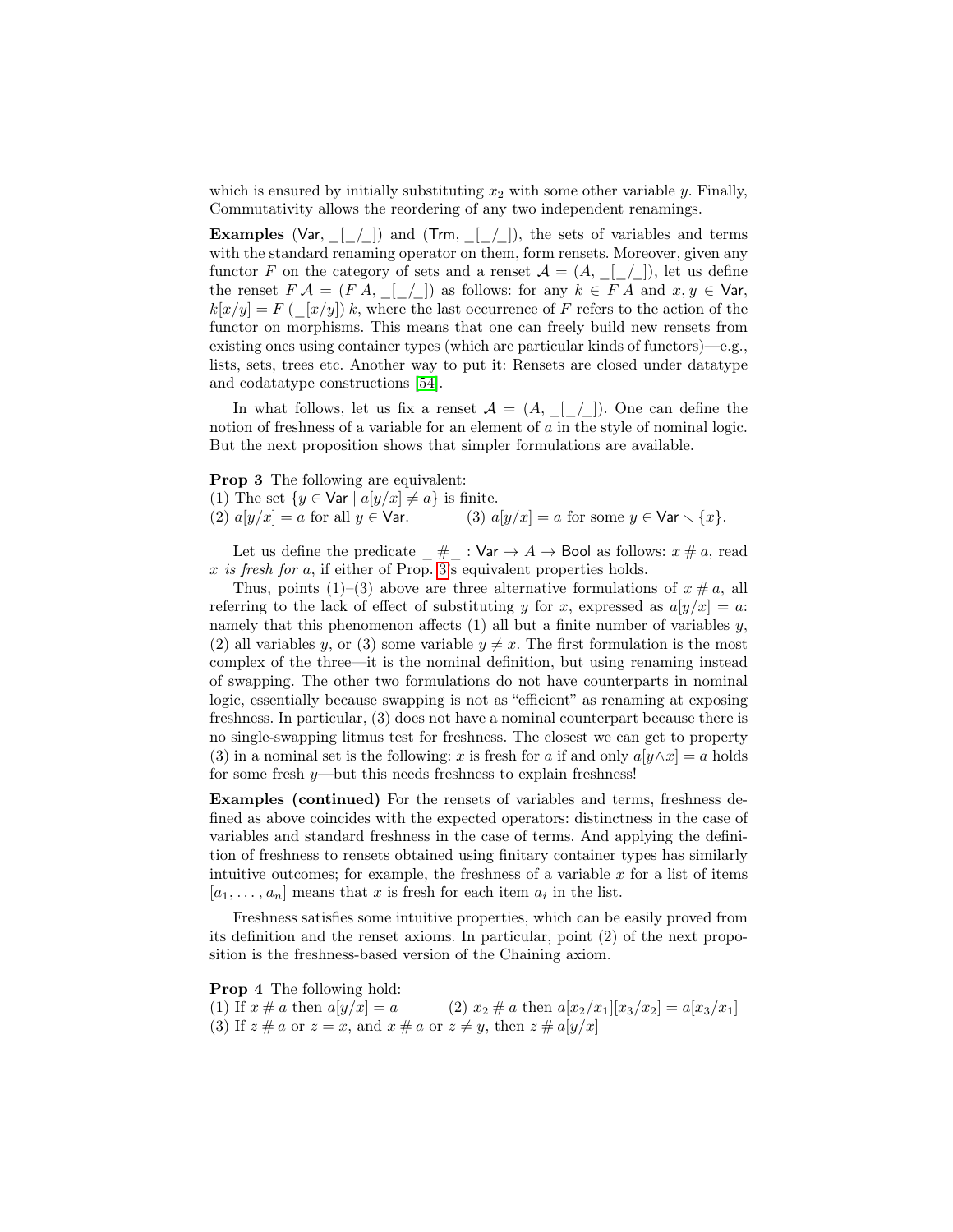## <span id="page-6-0"></span>4 Connection to Nominal Sets

So far I focused on consequences of the purely equational theory of rensets, without making any assumption about cardinality. But after additionally postulating a nominal-style finite support property, one can show that rensets give rise to nominal sets—which is what I will do in this section.

Let us say that a renset  $\mathcal{A} = (A, \mid / \mid)$  has the Finite Support property if, for all  $a \in A$ , the set  $\{x \in \mathsf{Var} \mid \neg x \neq a\}$  is finite.

Let  $\mathcal{A} = (A, \mid /)$  be a renset satisfying Finite Support. Let us define the swapping operator  $[\_ \wedge \_ ] : A \to \text{Var} \to \text{Var} \to A$  as follows:  $a[x_1 \wedge x_2] =$  $a[y/x_1][x_1/x_2][x_2/y]$ , where y is a variable that is fresh for all the involved items, namely  $y \notin \{x_1, x_2\}$  and  $y \notin a$ . Indeed, this is how one would define swapping from renaming on terms: using a fresh auxiliary variable  $y$ , and exploiting that such a fresh  $y$  exists and that its choice is immaterial for the end result. The next lemma shows that this style of definition also works abstractly, i.e., all it needs are the renset axioms plus Finite Support.

**Lemma 5** The following hold for all  $x_1, x_2 \in \mathsf{Var}$  and  $a \in A$ : (1) There exists  $y \in \text{Var}$  such that  $y \notin \{x_1, x_2\}$  and  $y \neq a$ . (2) For all  $y, y' \in \text{Var}$  such that  $y \notin \{x_1, x_2\}$ ,  $y \neq a$ ,  $y' \notin \{x_1, x_2\}$  and  $y' \neq a$ ,  $a[y/x_1][x_1/x_2][x_2/y] = a[y'/x_1][x_1/x_2][x_2/y']$ .

And one indeed obtains an operator satisfying the nominal axioms:

**Prop 6** If  $(A, \lceil / \rceil)$  is a renset satisfying Finite Support, then  $(A, \ \mid \wedge \ \mid)$  is a nominal set. Moreover,  $(A, \lfloor \lfloor \wedge \rfloor \rfloor)$  and  $(A, \lfloor \wedge \lfloor \wedge \rfloor)$  have the same notion of freshness, in that the freshness operator defined from renaming coincides with that defined from swapping.

The above construction is functorial, as I detail next. Given two nominal sets  $\mathcal{A} = (A, [\Lambda])$  and  $\mathcal{B} = (B, [\Lambda])$ , a nominal morphism  $f : \mathcal{A} \to \mathcal{B}$  is a function  $f: A \to B$  with the property that it commutes with swapping, in that  $(f a)[x \wedge y] = f(a[x \wedge y])$  for all  $a \in A$  and  $x, y \in \mathsf{Var}$ . Nominal sets and nominal morphisms form a category that I will denote by  $\underline{Nom}$ . Similarly, let us define a morphism  $f : \mathcal{A} \to \mathcal{B}$  between two rensets  $\mathcal{A} = (A, \underline{\hspace{2mm}[\,\_]\,])}$  and  $\mathcal{B} = (B, \underline{\hspace{2mm}[\,\_]\,])}$ to be a function  $f : A \to B$  that commutes with renaming, yielding the category Sbs of rensets. Let us write FSbs for the full subcategory of Sbs given by rensets that satisfy Finite Support. Let us define  $F : FSbs \to Nom$  to be an operator on objects and morphisms that sends each finite-support renset to the above described nominal set constructed from it, and sends each substitutive morphism to itself.

**Theorem 7** F is a functor between  $FSbs$  and Nom which is injective on objects and full and faithful (i.e., bijective on morphisms).

One may ask whether it is also possible to make the trip back: from nominal to rensets. The answer is negative, at least if one wants to retain the same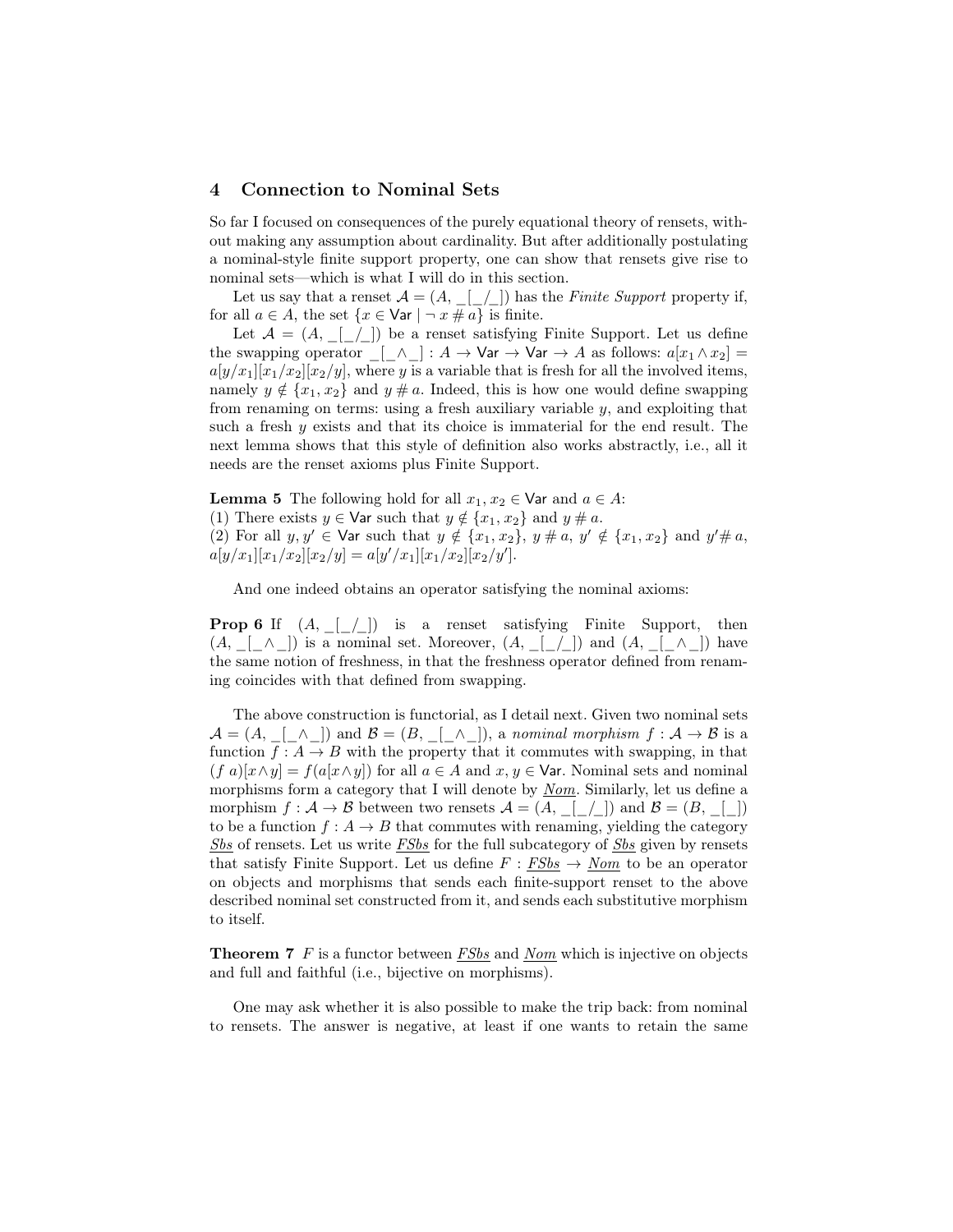notion of freshness, i.e., have the freshness predicate defined in the nominal set be identical to the one defined in the resulting renset. This is because swapping preserves the cardinality of the support, whereas renaming must be allowed to change it since it might perform a non-injective renaming. The following example captures this idea:

**Counterexample** Let  $\mathcal{A} = (A, \underline{\hspace{1cm}} [\begin{array}{c} \wedge \end{array}])$  be a nominal set such that all elements of  $A$  have their support consisting of exactly two variables,  $x$  and  $y$  (with  $x \neq y$ ). (For example, A can be the set of all terms with these free variables—this is indeed a nominal subset of the term nominal set because it is closed under swapping.) Assume for a contradiction that  $\lfloor \lfloor \frac{\ell}{n} \rfloor \rfloor$  is an operation on A that makes  $(A, \lfloor \frac{1}{2} \rfloor)$  a renset with its induced freshness operator equal to that of A. Then, by the definition of A,  $a[y/x]$  needs to have exactly two non-fresh variables. But this is impossible, since by Prop. [4\(](#page-5-1)3), all the variables different from y (including x) must be fresh for  $a[y/x]$ . In particular, A is not in the image of the functor  $F : FSbs \to Nom$ , which is therefore not surjective on objects.

Thus, at an abstract algebraic level renaming can define swapping, but not the other way around. This is not too surprising, since swapping is fundamentally bijective whereas renaming is not; but it further validates our axioms for renaming, highlighting their ability to define a well-behaved swapping.

## <span id="page-7-1"></span>5 Recursion Based on Rensets

Prop. [3](#page-5-0) shows that, in rensets, renaming can define freshness using only equality and universal or existential quantification over variables—without needing any cardinality condition like in the case of swapping. As I am about to discuss, this forms the basis of a characterization of terms as the initial algebra of an equational theory ([§5.1\)](#page-7-0) and an expressive recursion principle ([§5.2\)](#page-10-0) that fares better than the nominal one for interpretations in semantic domains ([§5.3\)](#page-10-1).

### <span id="page-7-0"></span>5.1 Equational characterization of the term datatype

Rensets contain elements that are "term-like" in as much as there is a renaming operator on them satisfying familiar properties of renaming on terms. This similarity with terms can be strengthened by enriching rensets with operators having arities that match those of the term constructors.

A constructor-enriched renset (CE renset for short) is a tuple  $\mathcal{A} = (A, \quad | \quad / \quad |,$  $Vr^{\mathcal{A}}$ , Ap<sup> $\mathcal{A}$ </sup>, Lm<sup> $\mathcal{A}$ </sup>) where:

- 
$$
(A, \_ [\_ / ])
$$
 is a renset  
-  $Ur^A : Var \rightarrow A$ ,  $Ap^A : A \rightarrow A \rightarrow A$  and  $lm^A : Var \rightarrow A \rightarrow A$  are functions

such that the following hold for all  $a, a_1, a_2 \in A$  and  $x, y, z \in V$ ar:

(S1)  $(\text{Vr}^{\mathcal{A}} x)[y/z] = \text{Vr}^{\mathcal{A}}(x[y/z])$ (S2)  $(Ap^{\mathcal{A}} a_1 a_2)[y/z] = Ap^{\mathcal{A}}(a_1[y/z]) (a_2[y/z])$ (S3) if  $x \notin \{y, z\}$  then  $(\operatorname{Lm}^{\mathcal{A}} x a)[y/z] = \operatorname{Lm}^{\mathcal{A}} x (a[y/z])$ (S4)  $(\mathsf{Lm}^{\mathcal{A}} x a)[y/x] = \mathsf{Lm}^{\mathcal{A}} x a$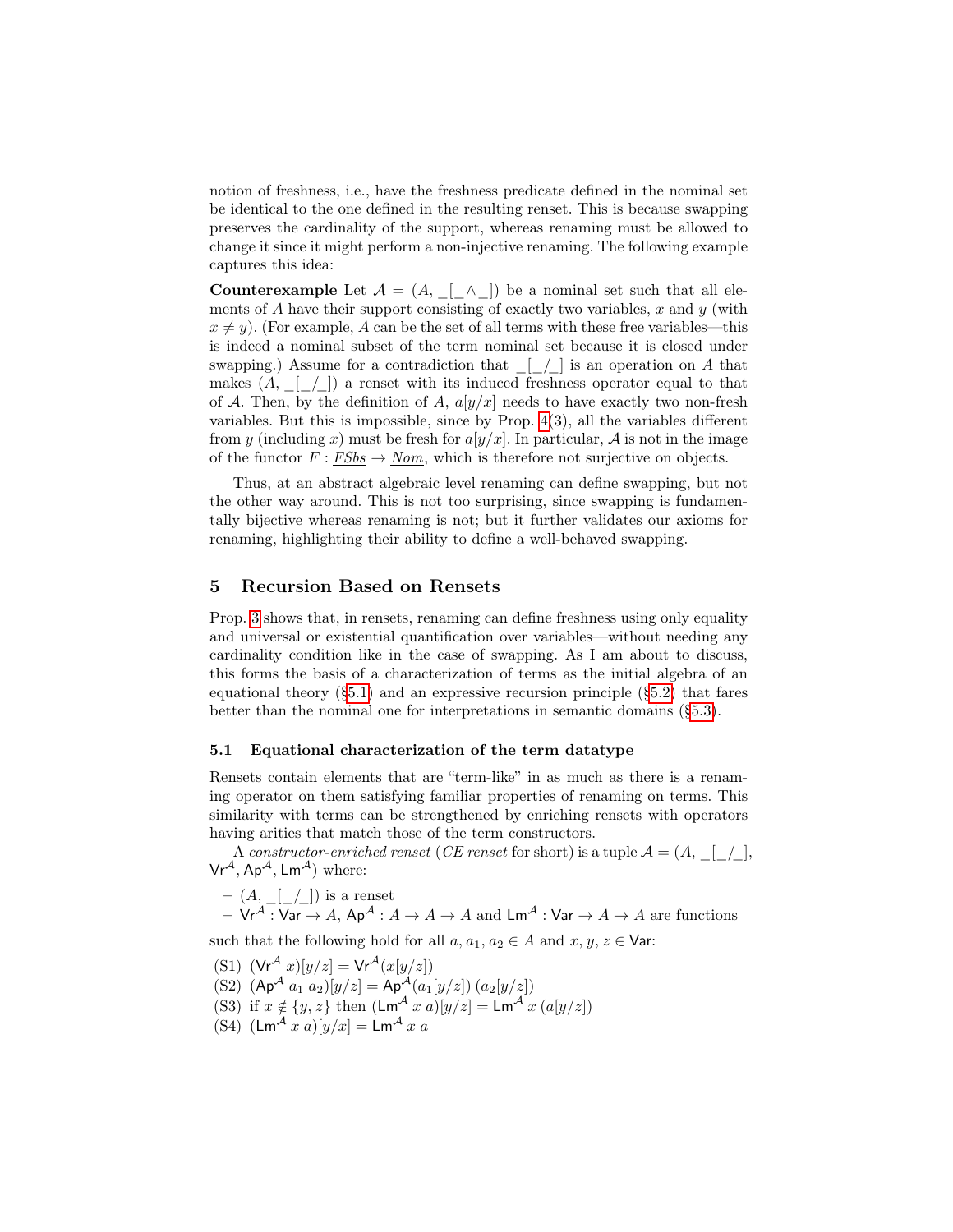(S5) if  $z \neq y$  then  $\textsf{Lm}^{\mathcal{A}} x$   $(a|z/y]) = \textsf{Lm}^{\mathcal{A}} y$   $(a|z/y||y/x])$ 

Let us call  $\mathsf{Vr}^{\mathcal{A}}$ ,  $\mathsf{Ap}^{\mathcal{A}}$ ,  $\mathsf{Lm}^{\mathcal{A}}$  the *constructors* of  $\mathcal{A}$ . (S1)–(S3) express the constructors' commutation with renaming (with capture-avoidance provisions in the case of (S3)), (S4) the lack of effect of substituting for a bound variable, and (S5) the possibility to rename a bound variable without changing the abstracted item (where the inner renaming of  $z \neq y$  for y ensures the freshness of the "new name" y, hence its lack of interference with the other names in the "term-like" entity where the renaming takes place). All these are well-known to hold for terms:

**Example** Terms with renaming and the constructors, namely  $(Trm, \lfloor \frac{\ell}{n} \rfloor)$ ,  $V_r$ , Ap, Lm), form a CE renset which will be denoted by  $\mathcal{T}rm$ .

As it turns out, the CE renset axioms capture exactly the term structure Trm, via initiality. The notion of CE substitutive morphism  $f: \mathcal{A} \rightarrow \mathcal{B}$  between two CE rensets  $\mathcal{A} = (A, \underline{\underline{\ }[\ ]}, \underline{\mathsf{Vr}}^{\mathcal{A}}, \underline{\mathsf{Ap}}^{\mathcal{A}}, \underline{\mathsf{Lm}}^{\mathcal{A}})$  and  $\mathcal{B} = (B, \underline{\underline{\ }[\ ]})$ ,  $\mathsf{Vr}^{\mathcal{B}}, \mathsf{Ap}^{\mathcal{B}}, \mathsf{Lm}^{\mathcal{B}}$  is the expected one: a function  $f : A \to B$  that is a substitutive morphism and also commutes with the constructors. Let us write  $Sbs_{CF}$  for the category of CE rensets and morphisms.

<span id="page-8-0"></span>**Theorem 8**  $\mathcal{T}rm$  is the initial CE renset, i.e., initial object in  $\mathcal{S}bs_{\mathsf{CF}}$ .

*Proof idea.* Let  $A = (A, \underline{\underline{\ }[\ ]}, \underline{\ }$ ,  $\mathrm{Vr}^{\mathcal{A}}, \mathsf{Ap}^{\mathcal{A}}, \underline{\mathrm{Lm}}^{\mathcal{A}})$  be a CE renset. Instead of directly going after a function  $f : \mathsf{Trm} \to A$ , one first inductively defines a relation  $R : \mathsf{Trm} \to A \to \mathsf{Bool}$ , with inductive clauses reflecting the desired properties concerning the commutation with the constructors, e.g.,  $\frac{R t a}{R (\text{Lm } x t) (\text{Lm}^A x a)}$ . It suffices to prove that  $R$  is total and functional and preserves renaming, since that allows one to define a constructor- and renaming-preserving function (a morphism) f by taking f t to be the unique a with R t a.

Proving that  $R$  is total is easy by standard induction on terms. Proving the other two properties, namely functionality and preservation of renaming, is more elaborate and requires their simultaneous proof together with a third property: that R preserves freshness. The simultaneous three-property proof follows by a form of "substitutive induction" on terms: Given a predicate  $\varphi$ : Trm  $\rightarrow$  Bool, to show  $\forall t \in \textsf{Trm. } \varphi \ t$  it suffices to show the following: (1)  $\forall x \in \textsf{Var. } \varphi \ ( \textsf{Vr } x),$ (2)  $\forall t_1, t_2 \in \mathsf{Trm}$ .  $\varphi$   $t_1 \& \varphi$   $t_2 \rightarrow \varphi$  (Ap  $t_1$   $t_2$ ), and (3)  $\forall x \in \mathsf{Var}, t \in \mathsf{Trm}$ . ( $\forall s \in \mathsf{T}$ Trm. Con<sub>[[d]</sub>  $t s \to \varphi s$   $\to \varphi$  (Lm x t), where Con<sub>[[d]</sub> t s means that t is connected to s by a chain of renamings.

Roughly speaking, R turns out to be functional because the  $\lambda$ -abstraction operator on the "term-like" inhabitants of  $A$  is, thanks to the axioms of  $CE$ renset, at least as non-injective as (i.e., identifies at least as many items as) the  $\lambda$ -abstraction operator on terms.  $\square$ 

Theorem [8](#page-8-0) is the central result of this paper, from both practical and theoretical perspectives. Practically, it enables a useful form of recursion on terms (as I will discuss in the following sections). Theoretically, this is a characterization of terms as the initial algebra of an equational theory that only the most fundamental term operations, namely the constructors and renaming. The equational theory consists of the axioms of CE rensets (i.e., those of rensets plus (S1)–(S5)),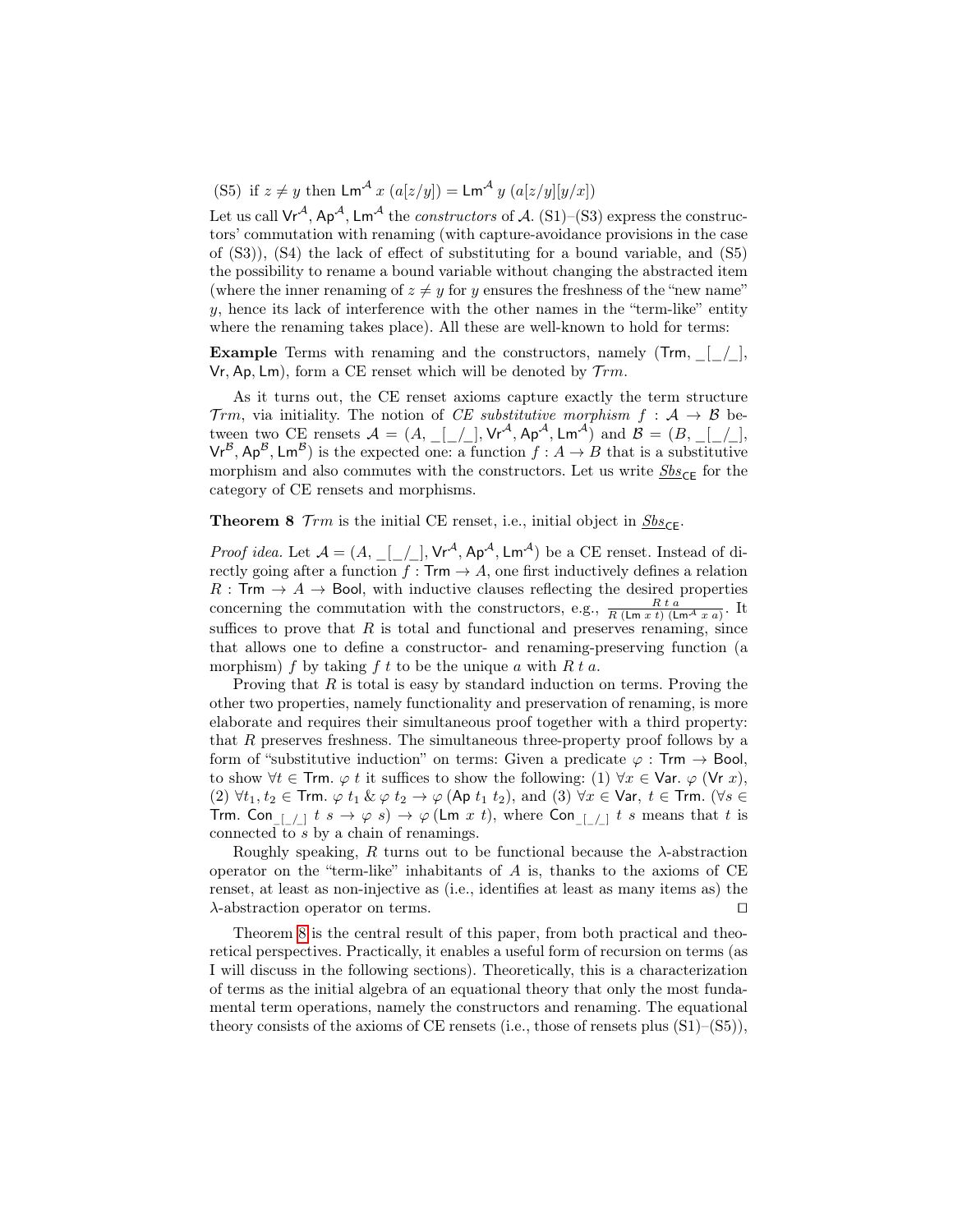which are an infinite set of unconditional equations—for example, axiom (S5) gives one equation for each pair of distinct variables  $y, z$ .

It is instructive to compare this characterization with the one offered by nominal logic, namely by Theorem [2.](#page-4-1) To do this, one first needs a lemma:

<span id="page-9-0"></span>**Lemma 9** Let  $f : A \to B$  be a function between two nominal sets  $A = (A, \dots, A)$ ]) and  $\mathcal{B} = (B, [\triangle]$  and X a set of variables. Then f is supported by X if and only if  $f(a[x \wedge y]) = (f a)[x \wedge y]$  for all  $x, y \in \mathsf{Var} \setminus X$ .

Now Theorem [2](#page-4-1) (with the variable avoidance set X taken to be  $\emptyset$ ) can be rephrased as an initiality statement, as I describe below.

Let us define a *constructor-enriched nominal set* (*CE nominal set*) to be any tuple  $\mathcal{A} = (A, \quad [\land], \text{Vr}^{\mathcal{A}}, \text{Ap}^{\mathcal{A}}, \text{Lm}^{\mathcal{A}})$  where  $(A, \quad [\land])$  is a nominal set and  $\text{Vr}^{\mathcal{A}}$  :  $\text{Var} \to A$ ,  $\overline{Ap^{\mathcal{A}}}$  :  $A \to A \to A$ ,  $\text{Lm}^{\mathcal{A}}$  :  $\text{Var} \to A \to A$  are operators on A such that the following properties hold for all  $a, a_1, a_2 \in A$  and  $x, y, z \in V$ ar:

- (N1)  $(\text{Vr}^{\mathcal{A}} x)[y \wedge z] = \text{Vr}^{\mathcal{A}}(x[y \wedge z])$
- (N2)  $(Ap^{\mathcal{A}} a_1 a_2)[y \wedge z] = Ap^{\mathcal{A}}(a_1[y \wedge z]) (a_2[y \wedge z])$
- (N3)  $(\text{Lm}^{\mathcal{A}} x a)[y \wedge z] = \text{Lm}^{\mathcal{A}} (x[y \wedge z]) (a[y \wedge z])$
- (N4)  $x \neq \textsf{Lm} \ x \ a$ , i.e.,  $\{y \in \textsf{Var} \mid (\textsf{Lm} \ x \ a)[y \wedge x] \neq \textsf{Lm} \ x \ a\}$  is finite.

The notion of CE nominal morphism is defined as the expected extension of that of nominal morphism: a function that commutes with swapping and the constructors. Let  $\underline{Nom}_{\mathsf{CE}}$  be the category of CE nominal sets morphisms.

<span id="page-9-1"></span>**Theorem 10** ([\[39\]](#page-19-0), rephrased) (Trm,  $[\_ \wedge \_ ]$ , Vr, Ap, Lm) is the initial CE nominal set, i.e., the initial object in  $\underline{Nom}_{CE}$ .

The above theorem indeed corresponds exactly to Theorem [2](#page-4-1) with  $X = \emptyset$ :

- the conditions  $(N1)$ – $(N3)$  in the definition of CE nominal sets correspond (via Lemma [9\)](#page-9-0) to the constructors being supported by  $\emptyset$
- (N4) is the freshness condition for binders
- initiality, i.e., the existence of a unique morphism, is the same as the existence of the unique function  $f : \mathsf{Trm} \to A$  stipulated in Theorem [2:](#page-4-1) com-mutation with the constructors is the Theorem [2](#page-4-1) conditions  $(i)$ – $(iii)$ , and commutation with swapping means (via Lemma [9\)](#page-9-0) f being supported by  $\emptyset$ .

Unlike the renaming-based characterization of terms (Theorem [8\)](#page-8-0), the nominal logic characterization (Theorem [10\)](#page-9-1) is not purely equational. This is due to a combination of two factors: (1) two of the axioms  $((N4)$  and the Finite Support condition) referring to freshness and (2) the impossibility of expressing freshness equationally from swapping. The problem seems fundamental, in that the nominal characterization does not seem expressible purely equationally. By contrast, while the freshness idea is implicit in the CE renset axioms, the freshness predicate itself is absent from Theorem [8.](#page-8-0)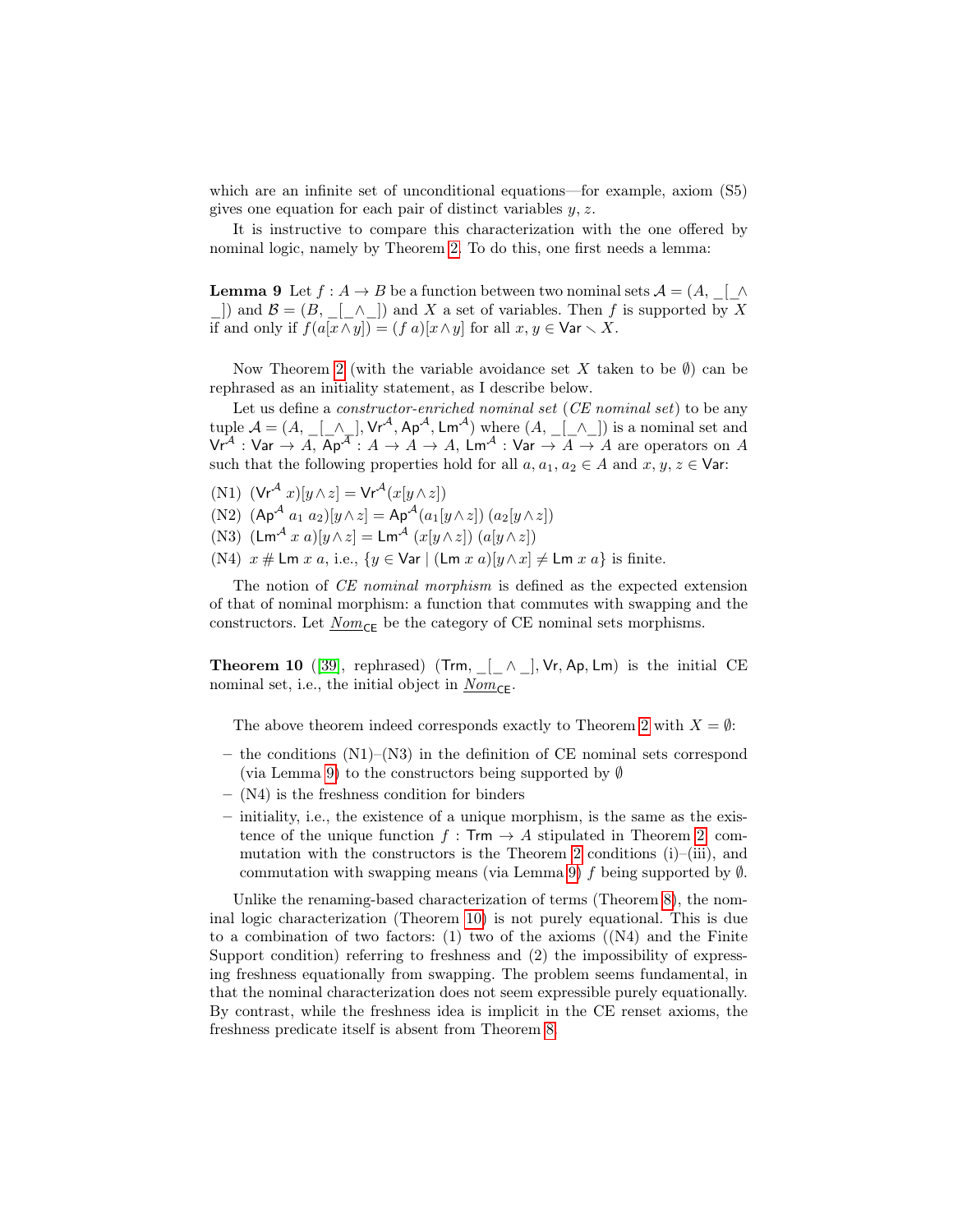#### <span id="page-10-0"></span>5.2 Barendregt-enhanced recursion principle

While Theorem [8](#page-8-0) already gives a recursion principle, it is possible to improve it by incorporating Barendregt's variable convention (in the style of Theorem [2\)](#page-4-1):

<span id="page-10-2"></span>**Theorem 11** Let X be a finite set,  $(A, \mid / \mid)$  a renset and  $Vr^{\mathcal{A}} : Var \to A$ ,  $Ap^{\mathcal{A}}: A \to A \to A$  and  $\mathsf{Lm}^{\mathcal{A}}: \mathsf{Var} \to A \to A$  some functions that satisfy the clauses (S1)–(S5) from the definition of CE renset, but only under the assumption that  $x, y, z \notin X$ . Then there exists a unique function  $f : \mathsf{Trm} \to A$  such that th following hold:

(i) 
$$
f
$$
 (Vr  $x$ ) = Vr<sup>A</sup>  $x$   
\n(ii)  $f$  (Ap  $t_1$   $t_2$ ) = Ap<sup>A</sup>  $(f t_1)$   $(f t_2)$   
\n(iii)  $f$  (Lm  $x$   $t$ ) = Lm<sup>A</sup>  $x$   $(f t)$  if  $x \notin X$  (iv)  $f$   $(t[y/z]) = (f t)[y/z]$  if  $y, z \notin X$ 

Proof idea. The constructions in the proof of Theorem [8](#page-8-0) can be adapted to avoid clashing with the finite set of variables X. For example, the clause for  $\lambda$ abstraction in the inductive definition of the relation R becomes  $\frac{x \notin X}{R (\ln x t)} \frac{R t a}{(\ln x + x a)}$ and preservation of renaming and freshness are also formulated to avoid  $X$ . Totality is still ensured thanks to the possibility of renaming bound variables—in terms and inhabitants of A alike (via the modified axiom  $(S5)$ ).

The above theorem says that if the structure  $A$  is assumed to be "almost" a CE set, save for additional restrictions involving the avoidance of  $X$ , then there exists a unique "almost"-morphism—satisfying the CE substitutive morphism conditions restricted so that the bound and renaming-participating variables avoid X. It is the renaming-based counterpart of the nominal Theorem [2.](#page-4-1)

In regards to the relative expressiveness of these two recursion principles (Theorems [11](#page-10-2) and [2\)](#page-4-1), it seems difficult to find an example that is definable by one but not by the other. In particular, my principle can seamlessly define standard nominal examples [\[39,](#page-19-0)[40\]](#page-19-9) such as the length of a term, the counting of  $\lambda$ -abstractions or of the free-variables occurrences, and term-for-variable substitution—Appendix [A](#page-21-0) gives details. However, as I am about to discuss, I found an important class of examples where my renaming-based principle is significantly easier to deploy: that of interpreting syntax in semantic domains.

#### <span id="page-10-1"></span>5.3 Extended example: semantic interpretation

Semantic interpretations, also known as denotations (or denotational semantics), are pervasive in the meta-theory of logics and  $\lambda$ -calculi, for example when interpretating first-order logic (FOL) formulas in FOL models, or untyped or simply-typed  $\lambda$ -calculus or higher-order logic terms in specific models (such as full-frame or Henkin models). In what follows, I will focus on  $\lambda$ -terms and Henkin models, but the ideas discussed apply broadly to any kind of statically scoped interpretation of terms or formulas involving binders.

Let D be a set and  $ap: D \to D \to D$  and  $lm: (D \to D) \to D$  be operators modeling semantic notions of application and abstraction. An environment will be a function  $\xi : \text{Var} \to D$ . Given  $x, y \in \text{Var}$  and  $d, e \in D$ , let us write  $\xi \langle x := d \rangle$ for  $\xi$  updated with value d for x (i.e., acting like  $\xi$  on all variables except for x where it returns d); and let us write  $\xi\langle x := d, y := e\rangle$  instead of  $\xi\langle x := d\rangle\langle y := e\rangle$ .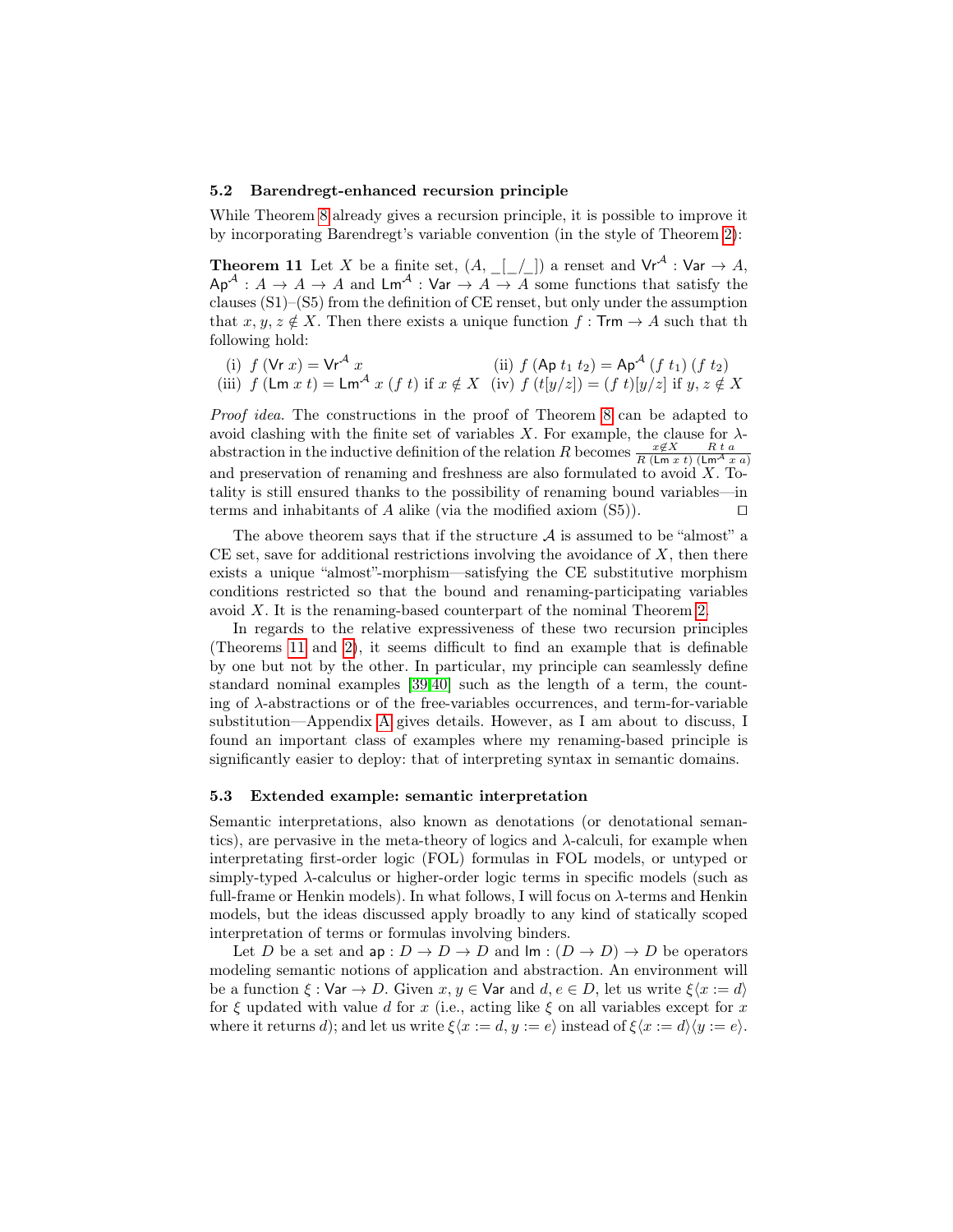Say one wants to interpret terms in the semantic domain D in the context of environments, i.e., define the function sem :  $\text{Trm} \rightarrow (\text{Var} \rightarrow D) \rightarrow D$  that maps syntactic to semantic constructs; e.g., one would like to have:

- sem (Lm x (Ap x x))  $\xi = \text{Im}(d \mapsto \text{ap } d \, d)$  (regardless of  $\xi$ )
- sem (Lm x (Ap x y))  $\xi = \text{Im}(d \mapsto \text{ap } d (\xi y))$  (assuming  $x \neq y$ )

where I use  $d \mapsto \dots$  to describe functions in  $D \to D$ , e.g.,  $d \mapsto$  ap d d is the function sending every  $d \in D$  to ap d d.

The definition should therefore naturally go recursively by the clauses:

- (1) sem  $(\forall r \ x) \ \xi = \xi \ x$  (2) sem  $(\text{Ap } t_1 \ t_2) \ \xi = \text{ap (sem } t_1 \ \xi)$  (sem  $t_2 \ \xi$ )
- (3) sem  $(\text{Lm } x t) \xi = \text{Im} (d \mapsto \text{sem } t (\xi \langle x := d \rangle))$

Of course, since Trm is not a free datatype, these clauses do not work out of the box, i.e., do not form a definition (yet)—this is where binding-aware recursion principles such as Theorems [11](#page-10-2) and [2](#page-4-1) could step in. I will next try them both.

The three clauses above already determine constructor operations  $\mathsf{Vr}^{\mathcal{I}}, \mathsf{Ap}^{\mathcal{I}}$ and  $\mathsf{Lm}^{\mathcal{I}}$  on the set of interpretations,  $I = (\mathsf{Var} \to D) \to D$ , namely:

- $\mathsf{Vr}^\mathcal{I}:\mathsf{Var}\to I$  by  $\mathsf{Vr}^\mathcal{I}$   $x$   $i$   $\xi=\xi$   $x$
- $-$  Ap<sup>T</sup> :  $I \to I \to I$  by Ap<sup>T</sup>  $i_1$   $i_2$   $\xi =$  ap  $(i_1 \xi)$   $(i_2 \xi)$
- $-$  Lm<sup>T</sup> : Var  $\rightarrow$   $I \rightarrow I$  by Lm<sup>T</sup>  $x i \xi =$  lm  $(d \mapsto i (\xi \langle x := d \rangle))$

To apply the renaming-based recursion principle from Theorem [11,](#page-10-2) one must further define a renaming operator on  $I$ . Since the only chance to successfully apply this principle is if sem commutes with renaming, the definition should be inspired by the question: How can sem $(t[y/x])$  be determined from sem t, y and x? The answer is (4) sem  $(t[y/x]) \xi =$  (sem t)  $(\xi \langle x := \xi y \rangle)$ , yielding an operator  $[\_ \_ \rvert^{\mathcal{I}} : I \to \mathsf{Var} \to \mathsf{Var} \to I$  defined by  $i [y/x]^{\mathcal{I}} \xi = i (\xi \langle x := \xi y \rangle).$ 

It is not difficult to verify that  $\mathcal{I} = (I, [}/\mathcal{I}, Vr^{\mathcal{I}}, Ap^{\mathcal{I}}, Lm^{\mathcal{I}})$  is a CE renset—for example, Isabelle's automatic methods discharge all the goals. This means Theorem [11](#page-10-2) (or, since here one doesn't need Barendregt's variable convention, already Theorem [8\)](#page-8-0) is applicable, and gives us a unique function sem that commutes with the constructors, i.e., satisfies clauses  $(1)-(3)$  (which are instances of the clauses (i)–(iii) from Theorem [11\)](#page-10-2), and additionally commutes with renaming, i.e., satisfies clause  $(4)$  (which is an instances of the clause (iv) from Theorem [11\)](#page-10-2).

On the other hand, to apply nominal recursion for defining sem, one must identify a swapping operator on  $I$ . Similarly to the case of renaming, this identification process is guided by the goal of determining sem $(t[x\wedge y])$  from sem t, x and y, leading to (4') sem  $(t[x \wedge y]) \xi = \text{sem } t (\xi \langle x := \xi y, y := \xi x \rangle)$ , which yields the definition of  $[\begin{array}{c} \wedge \end{array}]^{\mathcal{I}}$  by  $i [x \wedge y]^{\mathcal{I}} \xi = i (\xi \langle x := \xi y, y := \xi x \rangle)$ . However, as pointed out by Pitts [\[39,](#page-19-0) §6.3] (in the slightly different context of interpreting simplytyped  $\lambda$ -calculus), the nominal recursor (Theorem [2\)](#page-4-1) does not directly apply (hence neither does my reformulation based on CE nominal sets, Theorem [10\)](#page-9-1). This is because, in my terminology, the structure  $\mathcal{I} = (I, [\triangle \triangle ]^{\mathcal{I}}, \mathsf{Vr}^{\mathcal{I}}, \mathsf{Ap}^{\mathcal{I}}, \mathsf{Lm}^{\mathcal{I}})$ is not a CE nominal set. The problematic condition is  $\overrightarrow{FCB}$  (the freshness condition for binders), requiring that  $x \#^{\mathcal{I}}(\textsf{Lm}^{\mathcal{I}} x i)$  holds for all  $i \in I$ . Expanding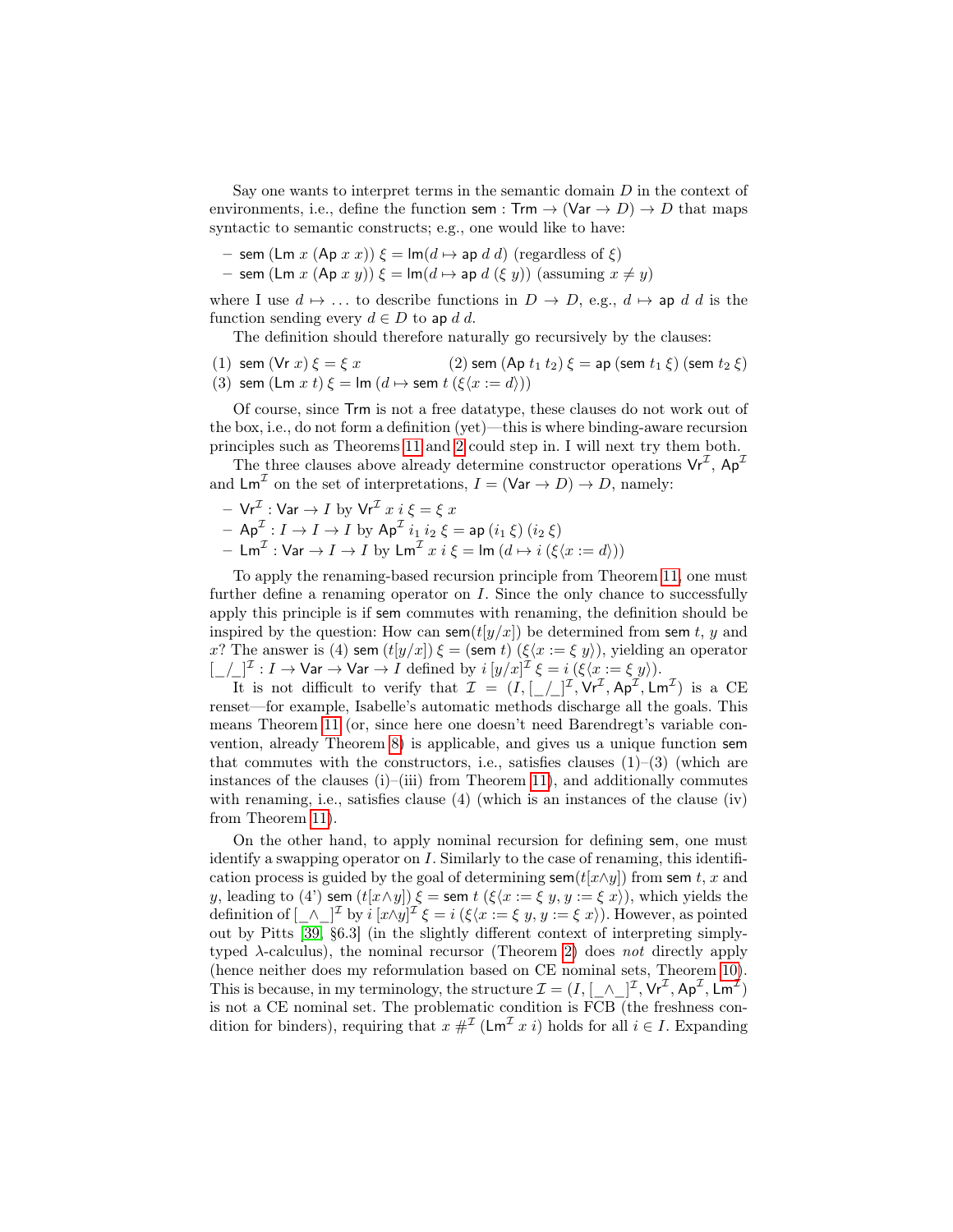the definition of  $#^{\mathcal{I}}$  (the nominal definition of freshness from swapping, re-called in Section [2.2\)](#page-3-0) and the definitions of  $[-\wedge ]^{\mathcal{I}}$  and  $\mathsf{Lm}^{\mathcal{I}}$ , one can see that  $x \#^{\mathcal{I}}(\mathsf{Lm}^{\mathcal{I}} x i)$  means the following:

 $\mathsf{Im} \, (d \mapsto i \, (\xi \langle x := \xi \, y, y := \xi \, x \rangle \langle x := d \rangle)) = \mathsf{Im} \, (d \mapsto i \, (\xi \langle x := d \rangle)), \text{ i.e.,}$  $\mathsf{Im} \, (d \mapsto i \, (\xi \langle x := d, y := \xi \, x \rangle) = \mathsf{Im} \, (d \mapsto i \, (\xi \langle x := d \rangle))$ , holds for all but a finite number of variables  $y$ .

The only chance for the above to be true is if  $i$ , when applied to an environment, ignores the value of y in that environment for all but a finite number of variables  $y$ ; in other words, i only analyzes the value of a finite number of variables in that environment—but this is not guaranteed to hold for arbitrary elements  $i \in I$ . To repair this, Pitts engages in a form of induction-recursion [\[17\]](#page-18-7), carving out from I a smaller domain that is still large enough to interpret all terms, then proving that both FCB and the other axioms hold for this restricted domain. It all works out in the end, but the technicalities are quite involved.

Although FCB is not required by the renaming-based principle, note incidentally that this condition would actually be true (and immediate to check) if working with freshness defined not from swapping but from renaming. Indeed, the renaming-based version of  $x \#^{\mathcal{I}}(\textsf{Lm}^{\mathcal{I}}\tilde{x}^i)$  says that  $\textsf{Im}(d \mapsto i \in \mathcal{I}x :=$  $\langle \xi y \rangle (x := d \rangle) = \text{Im} (d \mapsto i (\xi \langle x := d \rangle))$  holds for all y (or at least for some  $y \neq x$ )—which is immediate since  $\xi \langle x := \xi y \rangle \langle x := d \rangle = \xi \langle x := d \rangle$ . This further illustrates the idea that semantic domains 'favor' renaming over swapping.

In conclusion, for interpreting syntax in semantic domains, my renamingbased recursor is trivial to apply, whereas the nominal recursor requires some fairly involved additional definitions and proofs.

## <span id="page-12-0"></span>6 Conclusion and Related Work

This paper introduced and studied rensets, contributing (1) theoretically, a minimalistic equational characterization of the datatype of terms with bindings and (2) practically, an addition to the formal arsenal for manipulating syntax with bindings. It is part of a longstanding line of work by myself and collaborators on exploring convenient definition and reasoning principles for bindings [\[43](#page-19-5)[,27](#page-18-8)[,46,](#page-20-2)[45,](#page-19-10)[25\]](#page-18-4), and will be incorporated into the ongoing implementation of a new Isabelle definitional package for binding-aware datatypes [\[12\]](#page-17-4).

Initial model characterizations of the terms datatype. My results provide a truly elementary characterization of terms with bindings, as an "ordinary" datatype specified by the fundamental operations only (the constructors plus variable-for-variable renaming) and some equations (those defining CE rensets). As far as specification simplicity goes, this is "the next best thing" after a completely free datatype such as those of natural numbers or lists.

Fig. [1](#page-13-0) shows previous characterizations from the literature, in which terms with bindings are identified as an initial model (or algebra) of some kind. For each of these, I indicate (1) the employed reasoning paradigm, (2) whether the initiality/recursion theorem features an extension with Barendregt's variable convention, (3) the underlying category (from where the carriers of the models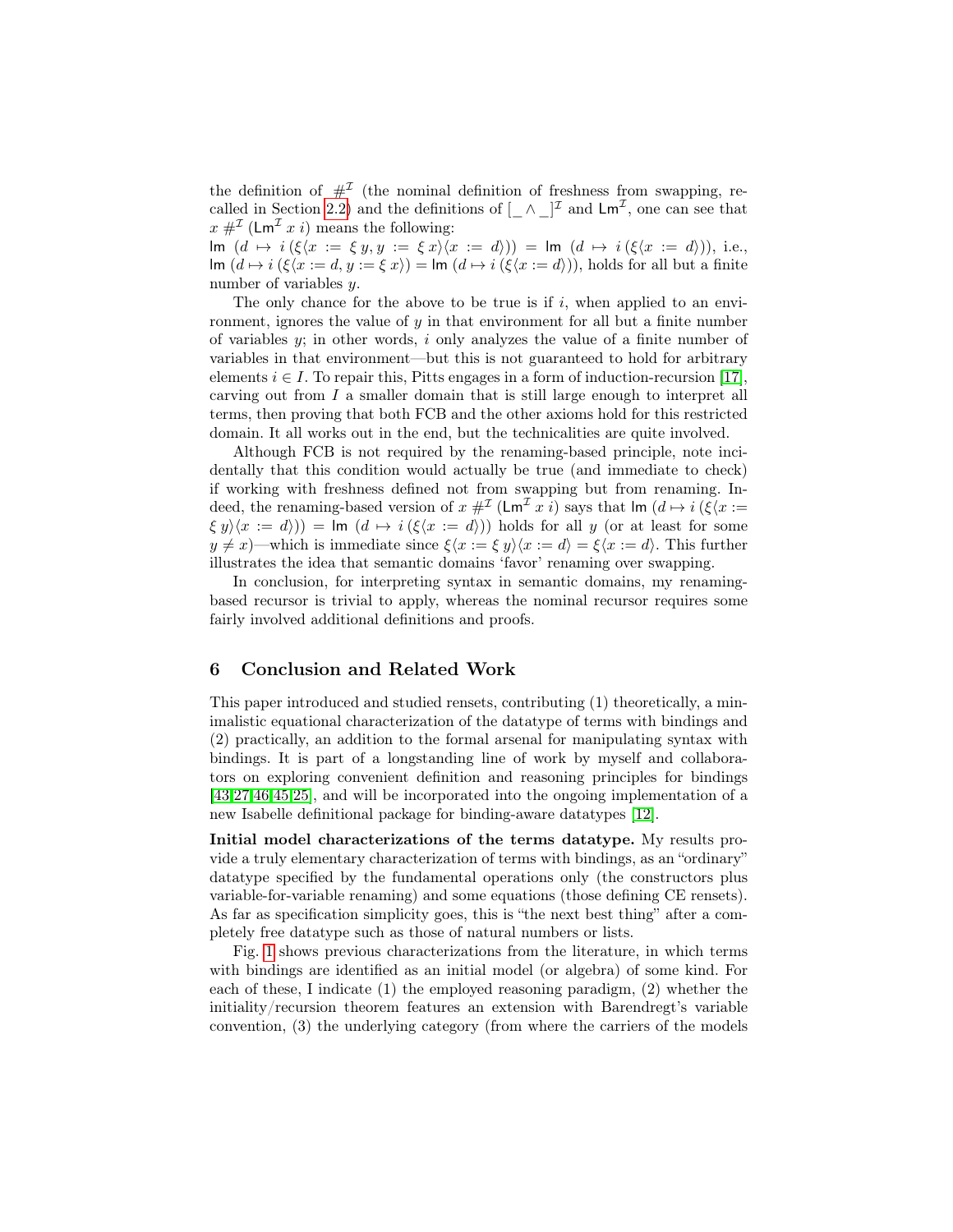<span id="page-13-0"></span>

|                                      | Fiore<br>et al. [22]<br>Hofmann<br>[29] | Pitts<br>[39]                              | Urban<br>et al.<br>[56, 55]   | <b>Norrish</b><br>[33]       | Popescu<br>$\&$ Gunter<br>[45]        | Gheri&<br>Popescu<br>[25] | This<br>paper    |
|--------------------------------------|-----------------------------------------|--------------------------------------------|-------------------------------|------------------------------|---------------------------------------|---------------------------|------------------|
| Paradigm                             | nameless                                | nameful                                    | nameful                       | nameful                      | nameful                               | nameful                   | nameful          |
| Barendregt?                          | n/a                                     | yes                                        | yes                           | yes                          | no                                    | $\mathbf{n}$              | yes              |
| Underlying<br>category               | $Set^{\mathbb{F}}$                      | <b>Set</b>                                 | Set                           | Set                          | Set.                                  | Set                       | <b>Set</b>       |
| Required<br>operations/<br>relations | ctors,<br>rename,<br>free-vars          | ctors,<br>perm                             | ctors,<br>perm                | ctors,<br>swap,<br>free-vars | ctors,<br>term/var<br>subst,<br>fresh | ctors.<br>swap,<br>fresh  | ctors,<br>rename |
| Required<br>properties               | functori-<br>ality,<br>naturality       | Horn<br>clauses,<br>fresh-def.<br>fin-supp | Horn<br>clauses,<br>fresh-def | Horn<br>clauses              | Horn<br>clauses                       | Horn<br>clauses           | equations        |

Fig. 1: Initial model characterizations of the datatype of terms with bindings "ctors" = "constructors", "perm" = "permutation", "fresh" = "the freshness predicate", "fresh-def" = "clause for defining the freshness predicate", "fin-supp" = "Finite Support"

are taken), (4) the operations and relations on terms to which the models must provide counterparts and (5) the properties required on the models.

While some of these results enjoy elegant mathematical properties of intrinsic value, my main interest is in the recursors they enable, specifically in the ease of deploying these recursors. That is, I am interested in how easy it is in principle to organize the target domain as a model of the requested type, hence obtain the desired morphism, i.e., get the recursive definition done. By this measure, elementary approaches relying on standard FOL-like models whose carriers are sets rather than pre-sheaves have an advantage. Also, it seems intuitive that a recursor is easier to apply if there are fewer operators, and fewer and structurally simpler properties required on its models—although empirical evidence of successfully deploying the recursor in practice should complement the simplicity assessment, to ensure that simplicity is not sponsored by lack of expressiveness.

The first column in Fig. [1'](#page-13-0)s table contains an influential representative of the nameless paradigm: the result obtained independently by Fiore et al. [\[22\]](#page-18-6) and Hofmann [\[29\]](#page-18-9) characterizing terms as initial in the category of algebras over the pre-sheaf topos  $Set^{\mathbb{F}}$ , where  $\mathbb{F}$  is the category of finite ordinals and functions between them. The operators required by algebras are the constructors, as well as the free-variable operator (implicitly as part of the separation on levels) and the injective renamings (as part of the functorial structure). The algebra's carrier is required to be a functor and the constructors to be natural transformations. There are several variations of this approach, e.g., [\[11,](#page-17-6)[5,](#page-17-7)[29\]](#page-18-9), some implemented in proof assistants, e.g., [\[4,](#page-17-1)[3](#page-17-8)[,31\]](#page-19-11).

The other columns refer to initiality results that are more closely related to mine. They take place within the nameful paradigm, and they all rely on elementary models (with set carriers). Pitts's already discussed nominal recursor [\[39\]](#page-19-0) (based on previous work by Gabbay and Pitts [\[23\]](#page-18-0)) employs the constructors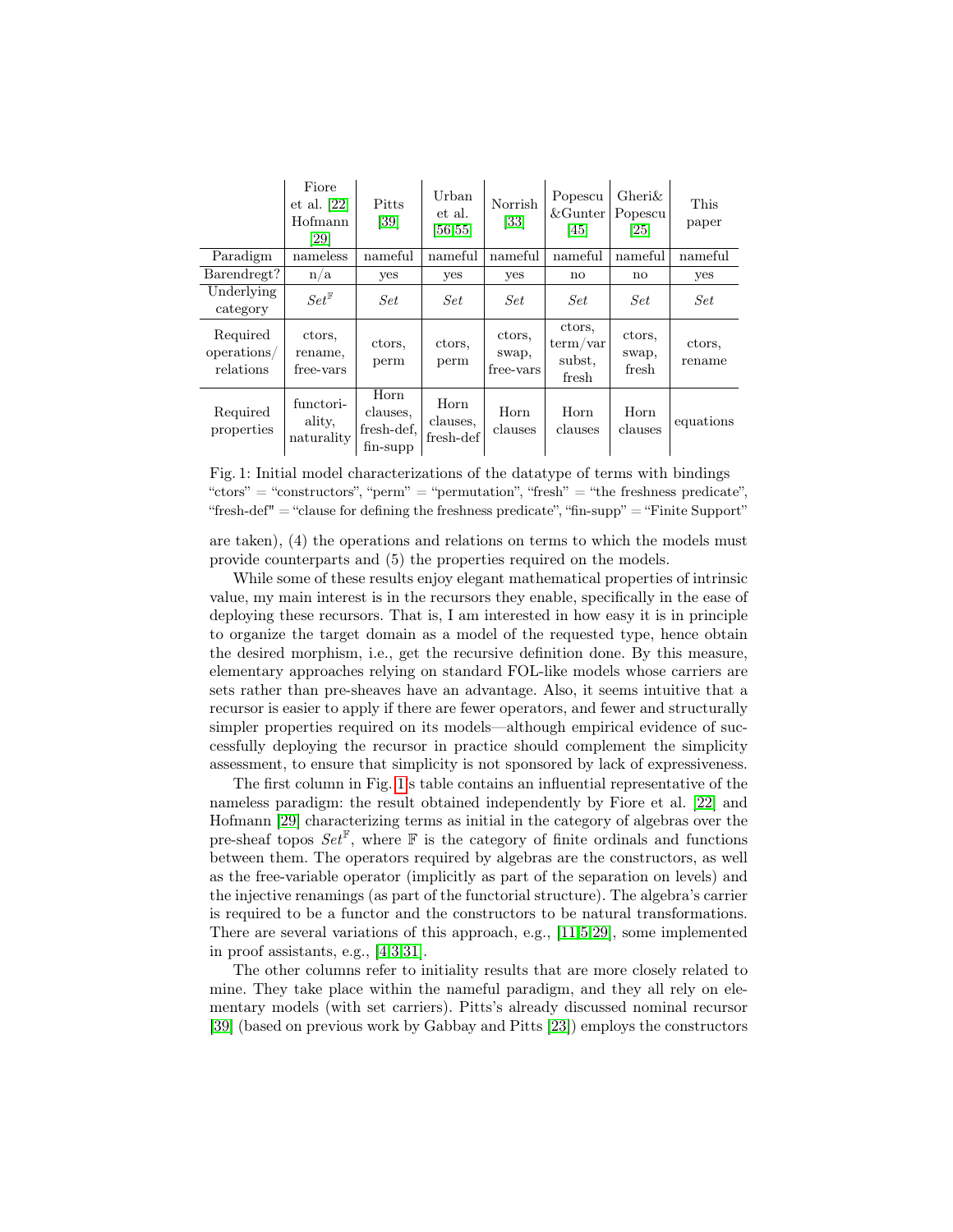and permutation (or swapping), and requires that its models satisfy some Horn clauses for constructors, permutation and freshness, together with the secondorder properties that (1) define freshness from swapping and (2) express Finite Support. Urban et al.'s version [\[56,](#page-20-3)[55\]](#page-20-4) implemented in Isabelle/Nominal is an improvement of Pitts's in that it removes the Finite Support requirement from the models—which is practically significant because it enables non-finitely supported target domains for recursion. Norrish's result [\[33\]](#page-19-4) is explicitly inspired by nominal logic, but renounces the definability of the free-variable operator from swapping—with the price of taking both swapping and free-variables as primitives. My previous work with Gunter and Gheri takes as primitives either term-for-variable substitution and freshness [\[45\]](#page-19-10) or swapping and freshness [\[25\]](#page-18-4), and requires properties expressed by different Horn clauses (and does not explore a Barendregt dimension, like Pitts, Urban et al. and Norrish do). My previous focus on term-for-variable substitution [\[45\]](#page-19-10) (as opposed to renaming, i.e., variable-for-variable substitution) impairs expressiveness—for example, the depth of a term is not definable using a recursor based on term-for-variable substitution because we cannot say how term-for-variable substitution affects the depth of a term based on its depth and that of the substitutee alone. My current result based on rensets keeps freshness out of the primitive operators base (like nominal logic does), and provides an unconditionally equational characterization using only constructors and renaming. The key to achieving this minimality is the simple expression of freshness from renaming in my axiomatization of rensets. In future work, I plan a systematic formal comparison of the relative expressiveness of all these nameful recursors.

Recursors in other paradigms. Fig. [1](#page-13-0) focuses on nameful recursors, while only the Fiore et al. / Hofmann recursor for the sake of a rough comparison with the nameless approach. I should stress that such a comparison is necessarily rough, since the nameless recursors do not give the same "payload" as the nameful ones. This is because of the handling of bound variables. In the nameless paradigm, the  $\lambda$ -constructor does not explicitly take a variable as an input, as in Lm x t, i.e., does not have type  $\forall$ ar  $\rightarrow$  Trm  $\rightarrow$  Trm. Instead, the bindings are indicated through nameless pointers to positions in a term. So the nameless  $\lambda$ -constructor, let's call it NLm, takes only a term, as in NLm t, i.e., has type  $\textsf{Trm} \rightarrow \textsf{Trm}$  or a scope-safe (polymorphic or dependently-typed) variation of this, e.g.,  $\prod_{n\in\mathbb{F}}$  Trm $_n$   $\rightarrow$  Trm $_{n+1}$  [\[22,](#page-18-6)[29\]](#page-18-9) or  $\prod_{\alpha\in\text{Type}}$  Trm $_\alpha$   $\rightarrow$  Trm $_{\alpha+$ unit [\[11](#page-17-6)[,5\]](#page-17-7). The  $\lambda$ -constructor is of course matched by operators in the considered models, which appears in the clauses of the functions  $f$  defined recursively on terms: Instead of a clause of the form  $f(\text{Lm } x t) = \langle \text{expression depending on } x \text{ and } f t \rangle$ from the nameful paradigm, in the nameless paradigm one gets a clause of the form f (NLm t) =  $\langle$  expression depending on f t $\rangle$ . A nameless recursor is usually easier to prove correct and easier to apply because the nameless constructor NLm is free—whereas a nameful recursor must wrestle with the non-freeness of Lm, handled by verifying certain properties of the target models. However, once the definition is done, having nameful clauses pays off by allowing "textbookstyle" proofs that stay close to the informal presentation of a calculus or logic,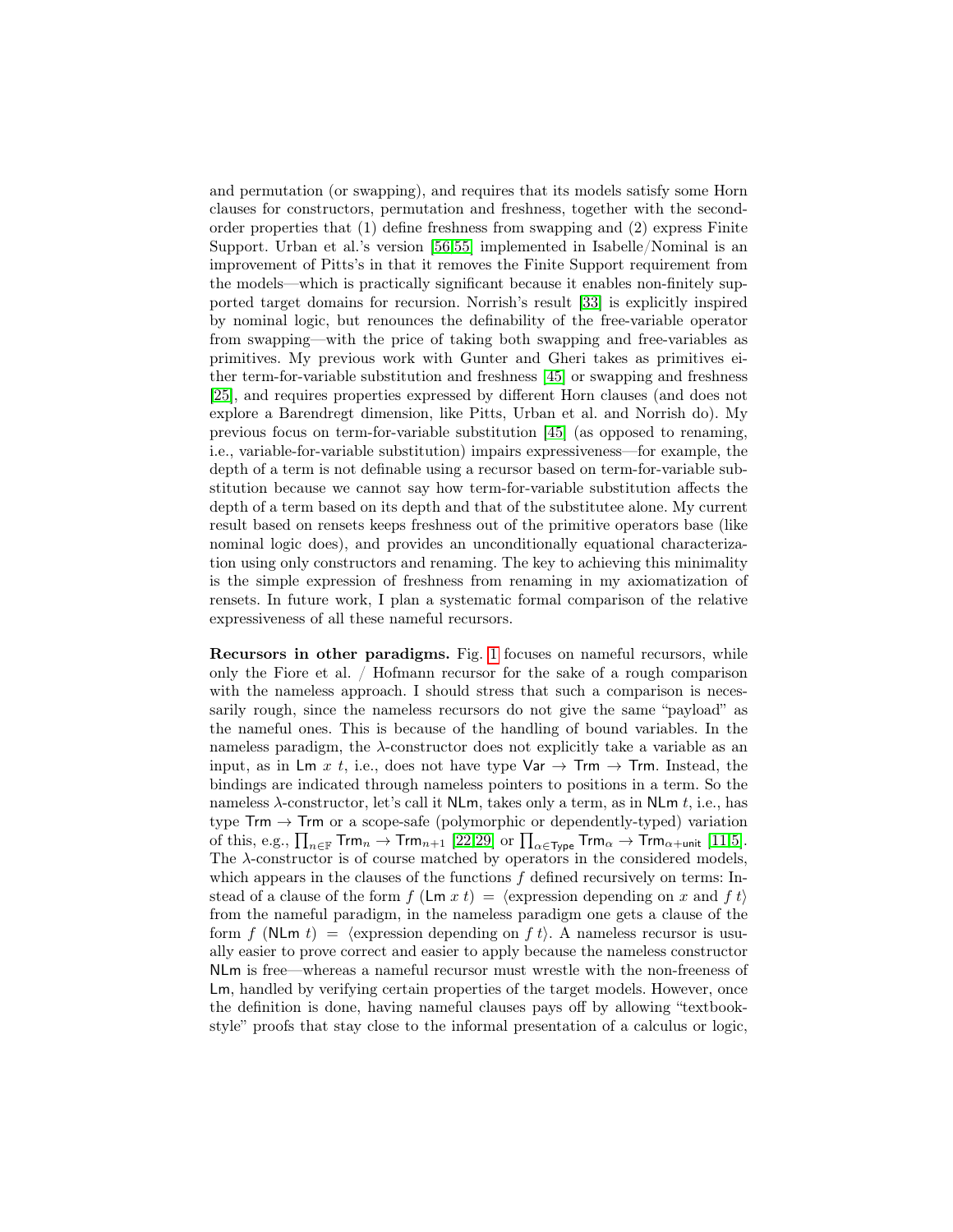whereas with the nameless definition some additional index shifting bureaucracy is necessary. (See [\[9\]](#page-17-2) for a detailed discussion, and [\[14\]](#page-17-3) for a hybrid solution.)

A comparison of nameful recursion with HOAS recursion is also generally difficult, since major HOAS frameworks such as Abella [\[7\]](#page-17-9), Beluga [\[37\]](#page-19-12) or Twelf [\[36\]](#page-19-13) are developed within non-standard logical foundations, allowing a  $\lambda$ -constructor of type ( $\text{Trm} \rightarrow \text{Trm}$ )  $\rightarrow \text{Trm}$ , which is not amenable to typical well-foundedness based recursion but requires some custom solutions (e.g., [\[49,](#page-20-9)[21\]](#page-18-10)). However, the weak HOAS variant [\[16](#page-17-10)[,27\]](#page-18-8) employs a constructor of the form WHLm : (Var  $\rightarrow$  $Trm) \rightarrow Trm$  which is recursable, and in fact yields a free datatype, let us call it WHTrm—one generated by WHVr : Var  $\rightarrow$  WHTrm, WHAp : WHTrm  $\rightarrow$ WHTrm  $\rightarrow$  WHTrm and WHLm. WHTrm contains (natural encodings of) all terms but also additional entities referred to as "exotic terms". Partly because of the exotic terms, this free datatype by itself is not very helpful for recursively defining useful functions on terms. But the situation is dramatically improved if one employs a variant of weak HOAS called parametric HOAS (PHOAS) [\[15\]](#page-17-11), i.e., takes Var not as a fixed type but as a type parameter (type variable) and works with  $\prod_{\text{Var}\in \text{Type}}$  Trm<sub>Var</sub>; this enables many useful definitions by choosing a suitable type Var (usually large enough to make the necessary distinctions) and then performing standard recursion. The functions definable in the style of PHOAS seem to be exactly those definable via the semantic domain inter-pretation pattern (Section [5.3\)](#page-10-1): Choosing the instantiation of  $\forall$ ar to a type T corresponds to employing environments in  $\forall$ ar  $\rightarrow$  T. (I illustrate this at the end of Appendix [A](#page-21-0) by showing the semantic-domain version of a PHOAS example.)

As a hybrid nameful/HOAS approach we can count Gordon and Melham's characterization of the datatype of terms [\[26\]](#page-18-11), which employs the nameful constructors but formulates recursion treating Lm as if recursing in the weak-HOAS datatype WHTrm. Norrish's recursor [\[33\]](#page-19-4) (a participant in Fig. [1\)](#page-13-0) has been inferred from Gordon and Melham's one. Weak-HOAS recursion also has interesting connections with nameless recursion: In presheaf toposes such as those employed by Fiore et al. [\[22\]](#page-18-6), Hofmann [\[29\]](#page-18-9) and Ambler et al. [\[6\]](#page-17-12), for any object T the function space  $\forall$ ar  $\Rightarrow$  T is isomorphic to the De Bruijn level shifting transformation applied to  $T$ ; this effectively equates the weak-HOAS and nameless recursors. A final cross-paradigm note: In themselves, nominal sets are not confined to the nameful paradigm; their category is equivalent [\[23\]](#page-18-0) to the Schanuel topos [\[30\]](#page-19-14), which is attractive for pursuing the nameless approach.

Axiomatizations of renaming. In his study of name-passing process calculi, Staton [\[51\]](#page-20-10) considers an enrichment of nominal sets with renaming (in addition to swapping) and axiomatizes renaming with the help of the nominal (swappingdefined) freshness predicate. He shows that the resulted category is equivalent to the non-injective renaming counterpart of the Schanuel topos (i.e., the subcategory of  $Set^{\mathbb{F}}$  consisting of functors that preserve pullbacks of monos). Gabbay and Hofmann [\[24\]](#page-18-12) provide an elementary characterization of the above category, in terms of nominal renaming sets, which are sets equipped with a multiplevariable-renaming action satisfying identity and composition laws, and a form of Finite Support (FS). Nominal renaming sets seem very related to rensets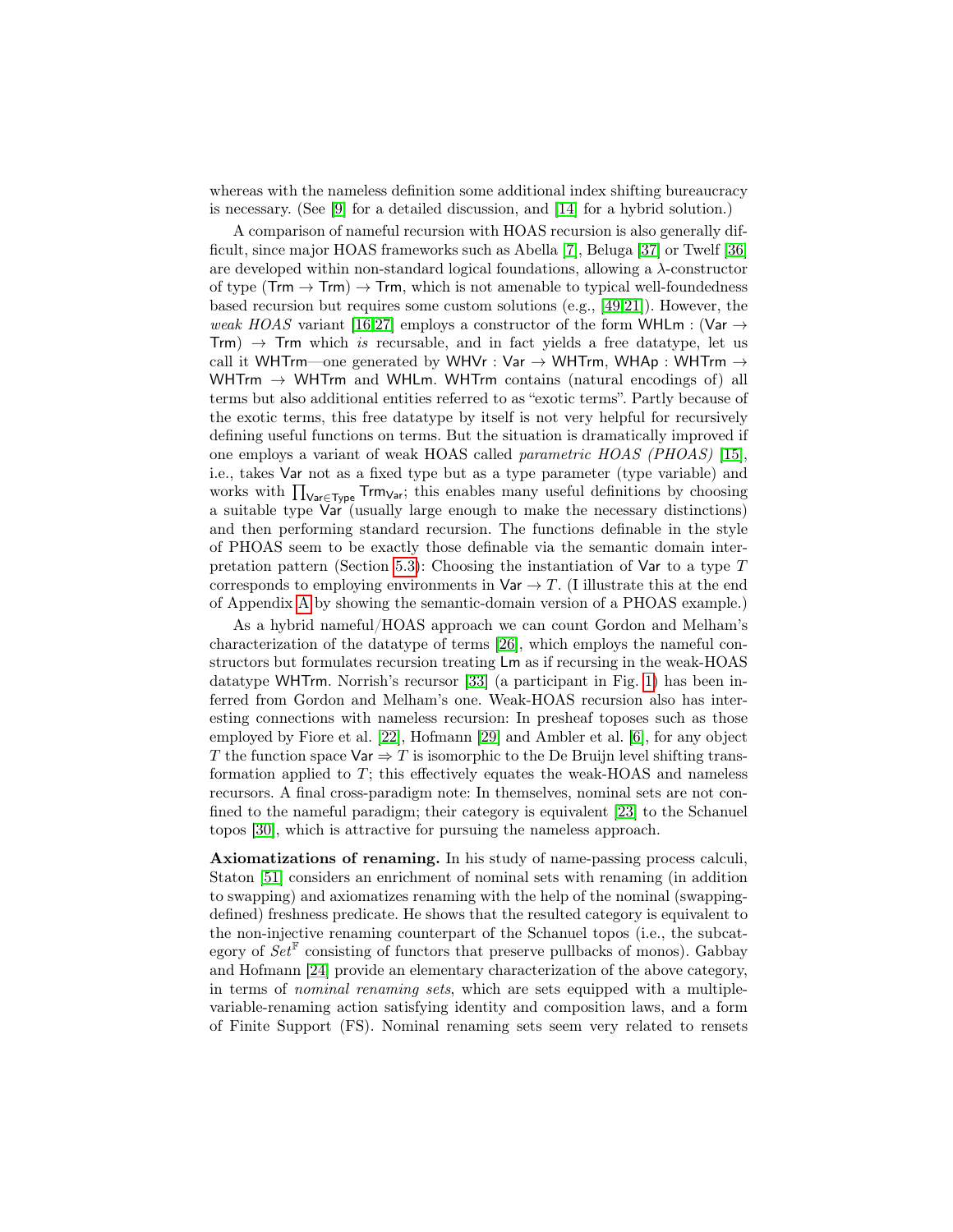satisfying FS. Indeed, any nominal renaming set forms a FS-satisfying renset when restricted to single-variable renaming. Conversely, I conjecture that any FS-satisfying renset gives rise to a nominal renaming set. This correspondence seems similar to the one between the permutation-based and swapping-based alternative axiomatizations of nominal sets—in that the two express the same concept up to an isomorphism of categories. In their paper, Gabbay and Hofmann do not study renaming-based recursion, beyond noting the availability of a recursor stemming from the functor-category view (which, as I discussed above, enables nameless recursion with a weak-HOAS flavor). Pitts [\[41\]](#page-19-15) introduces nominal sets with 01-substitution structure, which axiomatize substitution of one of two possible constants for variables on top of the nominal axiomatization, and proves that they form a category that is equivalent with that of cubical sets [\[10\]](#page-17-13), hence relevant for the univalent foundations [\[53\]](#page-20-11).

Other work. Sun [\[52\]](#page-20-12) develops universal algebra for first-order languages with bindings (generalizing work by Aczel [\[2\]](#page-16-1)) and proves a completeness theorem. In joint work with Roşu [\[47\]](#page-20-13), I develop first-order logic and prove completeness on top of a generic syntax with axiomatized free-variables and substitution.

Renaming versus swapping and nominal logic, final round. I believe that my work complements rather than competes with nominal logic. My results do not challenge the swapping-based approach to defining syntax (defining the alpha-equivalence on pre-terms and quotienting to obtain terms) recommended by nominal logic, which is more elegant than a renaming-based alternative; but my easier-to-apply recursor can be a useful addition even on top of the nominal substratum. Moreover, some of my constructions are explicitly inspired by the nominal ones. For example, I started by adapting the nominal idea of defining freshness from swapping before noticing that renaming enables a simpler formulation. My formal treatment of Barendregt's variable convention also originates from nominal logic—as it turns out, this idea works equally well in my setting. In fact, I came to believe that the possibility of a Barendregt enhancement is largely orthogonal to the particularities of a binding-aware recursor. In future work, I plan to investigate this, i.e., seek general conditions under which an initiality principle (such as Theorems [10](#page-9-1) and [8\)](#page-8-0) is amenable to a Barendregt enhancement (such as Theorems [2](#page-4-1) and [11,](#page-10-2) respectively).

Acknowledgments. I am grateful to the IJCAR reviewers for their insightful comments and suggestions, and for pointing out related work.

## References

- <span id="page-16-0"></span>1. Abel, A., Allais, G., Hameer, A., Pientka, B., Momigliano, A., Schäfer, S., Stark, K.: Poplmark reloaded: Mechanizing proofs by logical relations. J. Funct. Program. 29, e19 (2019), <https://doi.org/10.1017/S0956796819000170>
- <span id="page-16-1"></span>2. Aczel, P.: Frege structures and notations in propositions, truth and set. In: The Kleene Symposium. pp. 31–59. North Holland (1980)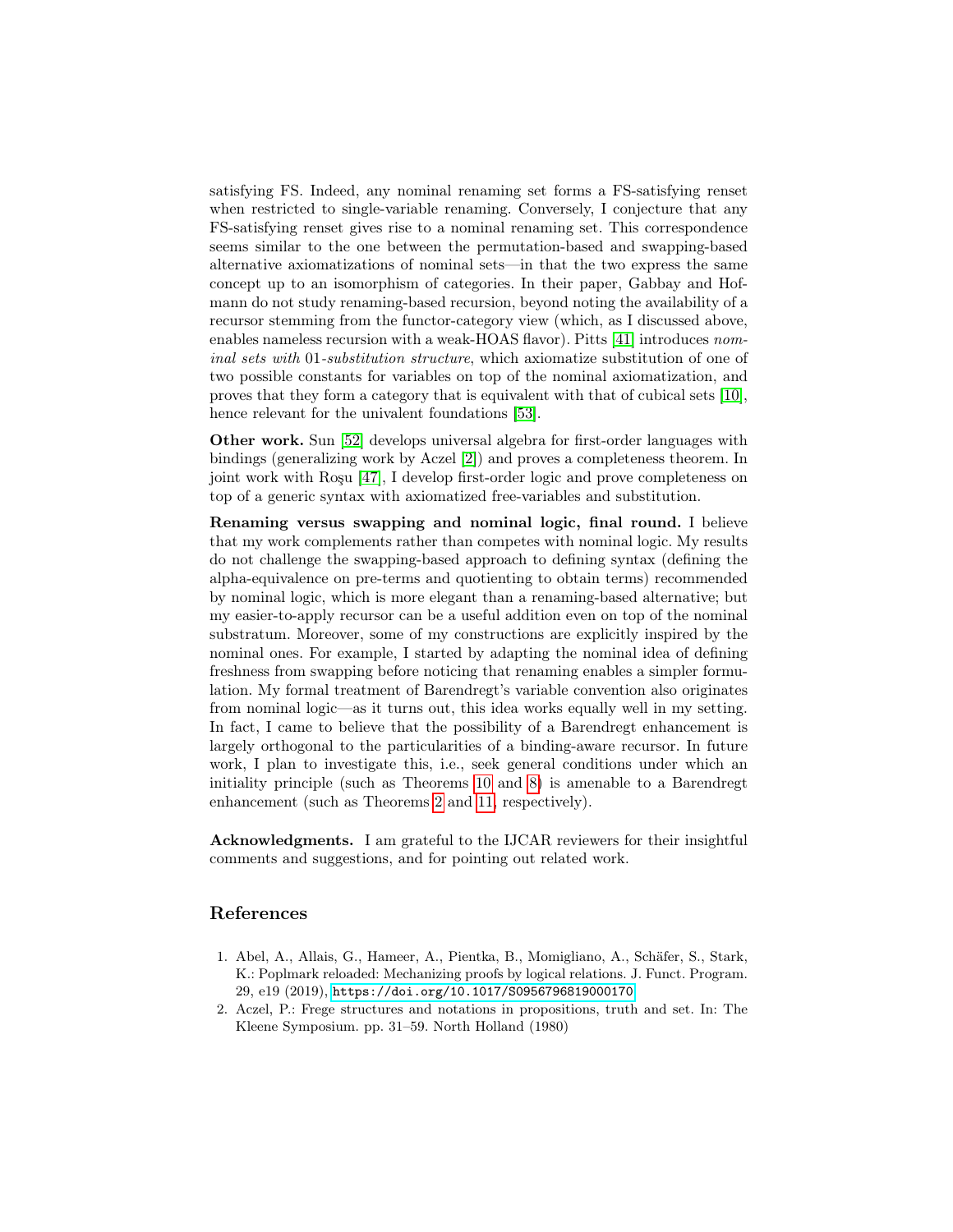- <span id="page-17-8"></span>3. Allais, G., Atkey, R., Chapman, J., McBride, C., McKinna, J.: A type and scope safe universe of syntaxes with binding: Their semantics and proofs. Proc. ACM Program. Lang. 2(International Conference on Functional Programming (ICFP)), 90:1–90:30 (2018), <http://doi.acm.org/10.1145/3236785>
- <span id="page-17-1"></span>4. Allais, G., Chapman, J., McBride, C., McKinna, J.: Type-and-scope safe programs and their proofs. In: Bertot, Y., Vafeiadis, V. (eds.) Proceedings of the 6th ACM SIGPLAN Conference on Certified Programs and Proofs, CPP 2017, Paris, France, January 16-17, 2017. pp. 195–207. ACM (2017), [https://doi.org/](https://doi.org/10.1145/3018610.3018613) [10.1145/3018610.3018613](https://doi.org/10.1145/3018610.3018613)
- <span id="page-17-7"></span>5. Altenkirch, T., Reus, B.: Monadic presentations of lambda terms using generalized inductive types. In: Flum, J., Rodríguez-Artalejo, M. (eds.) Computer Science Logic (CSL) 1999, LNCS, vol. 1683, pp. 453–468. Springer (1999), [https://doi.](https://doi.org/10.1007/3-540-48168-0_32) [org/10.1007/3-540-48168-0\\_32](https://doi.org/10.1007/3-540-48168-0_32)
- <span id="page-17-12"></span>6. Ambler, S.J., Crole, R.L., Momigliano, A.: A definitional approach to primitivexs recursion over higher order abstract syntax. In: Eighth ACM SIGPLAN International Conference on Functional Programming, Workshop on Mechanized reasoning about languages with variable binding, MERLIN 2003, Uppsala, Sweden, August 2003. ACM (2003), <https://doi.org/10.1145/976571.976572>
- <span id="page-17-9"></span>7. Baelde, D., Chaudhuri, K., Gacek, A., Miller, D., Nadathur, G., Tiu, A., Wang, Y.: Abella: A system for reasoning about relational specifications. J. Formalized Reasoning 7(2), 1–89 (2014), <https://doi.org/10.6092/issn.1972-5787/4650>
- <span id="page-17-5"></span>8. Barendregt, H.P.: The Lambda Calculus: Its Syntax and Semantics, Studies in Logic, vol. 40. Elsevier (1984)
- <span id="page-17-2"></span>9. Berghofer, S., Urban, C.: A head-to-head comparison of de Bruijn indices and names. Electr. Notes Theor. Comput. Sci. 174(5), 53–67 (2007), [https://doi.](https://doi.org/10.1016/j.entcs.2007.01.018) [org/10.1016/j.entcs.2007.01.018](https://doi.org/10.1016/j.entcs.2007.01.018)
- <span id="page-17-13"></span>10. Bezem, M., Coquand, T., Huber, S.: A model of type theory in cubical sets. In: Matthes, R., Schubert, A. (eds.) 19th International Conference on Types for Proofs and Programs, TYPES 2013, April 22-26, 2013, Toulouse, France. LIPIcs, vol. 26, pp. 107–128. Schloss Dagstuhl - Leibniz-Zentrum für Informatik (2013), [https:](https://doi.org/10.4230/LIPIcs.TYPES.2013.107) [//doi.org/10.4230/LIPIcs.TYPES.2013.107](https://doi.org/10.4230/LIPIcs.TYPES.2013.107)
- <span id="page-17-6"></span>11. Bird, R.S., Paterson, R.: De Bruijn notation as a nested datatype. J. Funct. Program. 9(1), 77–91 (1999), <https://doi.org/10.1017/S0956796899003366>
- <span id="page-17-4"></span>12. Blanchette, J.C., Gheri, L., Popescu, A., Traytel, D.: Bindings as bounded natural functors. Proc. ACM Program. Lang. 3(POPL), 22:1–22:34 (2019), [https://doi.](https://doi.org/10.1145/3290335) [org/10.1145/3290335](https://doi.org/10.1145/3290335)
- <span id="page-17-0"></span>13. de Bruijn, N.G.: Lambda calculus notation with nameless dummies, a tool for automatic formula manipulation, with application to the Church–Rosser theorem. Indag. Math 75(5), 381–392 (1972), [https://doi.org/10.1016/1385-7258\(72\)](https://doi.org/10.1016/1385-7258(72)90034-0) [90034-0](https://doi.org/10.1016/1385-7258(72)90034-0)
- <span id="page-17-3"></span>14. Charguéraud, A.: The locally nameless representation. J. Autom. Reasoning 49(3), 363–408 (2012), <https://doi.org/10.1007/s10817-011-9225-2>
- <span id="page-17-11"></span>15. Chlipala, A.: Parametric higher-order abstract syntax for mechanized semantics. In: Hook, J., Thiemann, P. (eds.) International Conference on Functional Programming (ICFP) 2008, pp. 143–156. ACM (2008), [https://doi.org/10.1145/](https://doi.org/10.1145/1411204.1411226) [1411204.1411226](https://doi.org/10.1145/1411204.1411226)
- <span id="page-17-10"></span>16. Despeyroux, J., Felty, A.P., Hirschowitz, A.: Higher-order abstract syntax in Coq. In: Dezani-Ciancaglini, M., Plotkin, G.D. (eds.) Typed Lambda Calculi and Applications (TLCA) 1995, LNCS, vol. 902, pp. 124–138. Springer (1995), <https://doi.org/10.1007/BFb0014049>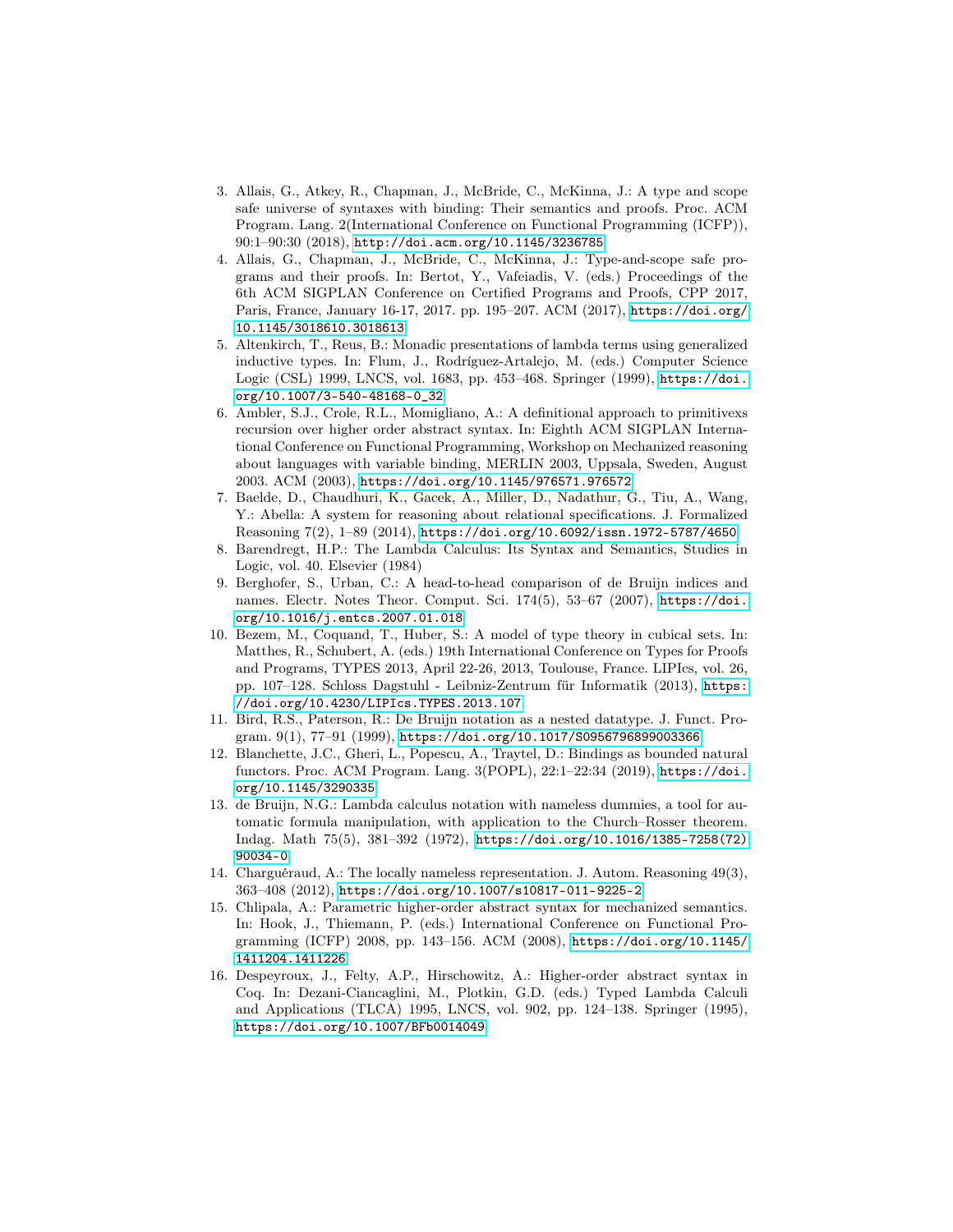- <span id="page-18-7"></span>17. Dybjer, P.: A general formulation of simultaneous inductive-recursive definitions in type theory. J. Symb. Log. 65(2), 525–549 (2000), [https://doi.org/10.2307/](https://doi.org/10.2307/2586554) [2586554](https://doi.org/10.2307/2586554)
- <span id="page-18-5"></span>18. Felty, A.P., Momigliano, A.: Hybrid: A definitional two-level approach to reasoning with higher-order abstract syntax. J. Autom. Reasoning 48(1), 43–105 (2012), <https://doi.org/10.1007/s10817-010-9194-x>
- <span id="page-18-3"></span>19. Felty, A.P., Momigliano, A., Pientka, B.: The next 700 challenge problems for reasoning with higher-order abstract syntax representations - part 2 - A survey. J. Autom. Reason. 55(4), 307–372 (2015), [https://doi.org/10.1007/](https://doi.org/10.1007/s10817-015-9327-3) [s10817-015-9327-3](https://doi.org/10.1007/s10817-015-9327-3)
- <span id="page-18-2"></span>20. Felty, A.P., Momigliano, A., Pientka, B.: An open challenge problem repository for systems supporting binders. In: Cervesato, I., Chaudhuri, K. (eds.) Proceedings Tenth International Workshop on Logical Frameworks and Meta Languages: Theory and Practice, LFMTP 2015, Berlin, Germany, 1 August 2015. EPTCS, vol. 185, pp. 18–32 (2015), <https://doi.org/10.4204/EPTCS.185.2>
- <span id="page-18-10"></span>21. Ferreira, F., Pientka, B.: Programs using syntax with first-class binders. In: Yang, H. (ed.) Programming Languages and Systems - 26th European Symposium on Programming, ESOP 2017, Held as Part of the European Joint Conferences on Theory and Practice of Software, ETAPS 2017, Uppsala, Sweden, April 22-29, 2017, Proceedings. Lecture Notes in Computer Science, vol. 10201, pp. 504–529. Springer (2017), [https://doi.org/10.1007/978-3-662-54434-1\\_19](https://doi.org/10.1007/978-3-662-54434-1_19)
- <span id="page-18-6"></span>22. Fiore, M.P., Plotkin, G.D., Turi, D.: Abstract syntax and variable binding. In: Logic in Computer Science (LICS) 1999, pp. 193–202. IEEE Computer Society (1999), <https://doi.org/10.1109/LICS.1999.782615>
- <span id="page-18-0"></span>23. Gabbay, M., Pitts, A.M.: A new approach to abstract syntax involving binders. In: Logic in Computer Science (LICS) 1999, pp. 214–224. IEEE Computer Society (1999), <https://doi.org/10.1109/LICS.1999.782617>
- <span id="page-18-12"></span>24. Gabbay, M.J., Hofmann, M.: Nominal renaming sets. In: Cervesato, I., Veith, H., Voronkov, A. (eds.) Logic for Programming, Artificial Intelligence, and Reasoning, 15th International Conference, LPAR 2008, Doha, Qatar, November 22–27, 2008. Proceedings. Lecture Notes in Computer Science, vol. 5330, pp. 158–173. Springer (2008)
- <span id="page-18-4"></span>25. Gheri, L., Popescu, A.: A formalized general theory of syntax with bindings: Extended version. J. Autom. Reason. 64(4), 641–675 (2020), [https://doi.org/10.](https://doi.org/10.1007/s10817-019-09522-2) [1007/s10817-019-09522-2](https://doi.org/10.1007/s10817-019-09522-2)
- <span id="page-18-11"></span>26. Gordon, A.D., Melham, T.F.: Five axioms of alpha-conversion. In: von Wright, J., Grundy, J., Harrison, J. (eds.) Theorem Proving in Higher Order Logics, 9th International Conference, TPHOLs'96, Turku, Finland, August 26-30, 1996, Proceedings. Lecture Notes in Computer Science, vol. 1125, pp. 173–190. Springer (1996), <https://doi.org/10.1007/BFb0105404>
- <span id="page-18-8"></span>27. Gunter, E.L., Osborn, C.J., Popescu, A.: Theory support for weak higher order abstract syntax in Isabelle/HOL. In: Cheney, J., Felty, A.P. (eds.) Logical Frameworks and Meta-Languages: Theory and Practice (LFMTP) 2009, pp. 12–20. ACM (2009), <https://doi.org/10.1145/1577824.1577827>
- <span id="page-18-1"></span>28. Harper, R., Honsell, F., Plotkin, G.D.: A framework for defining logics. In: Logic in Computer Science (LICS) 1987, pp. 194–204. IEEE Computer Society (1987), <https://doi.org/10.1145/138027.138060>
- <span id="page-18-9"></span>29. Hofmann, M.: Semantical analysis of higher-order abstract syntax. In: Logic in Computer Science (LICS) 1999, pp. 204–213. IEEE Computer Society (1999), <https://doi.org/10.1109/LICS.1999.782616>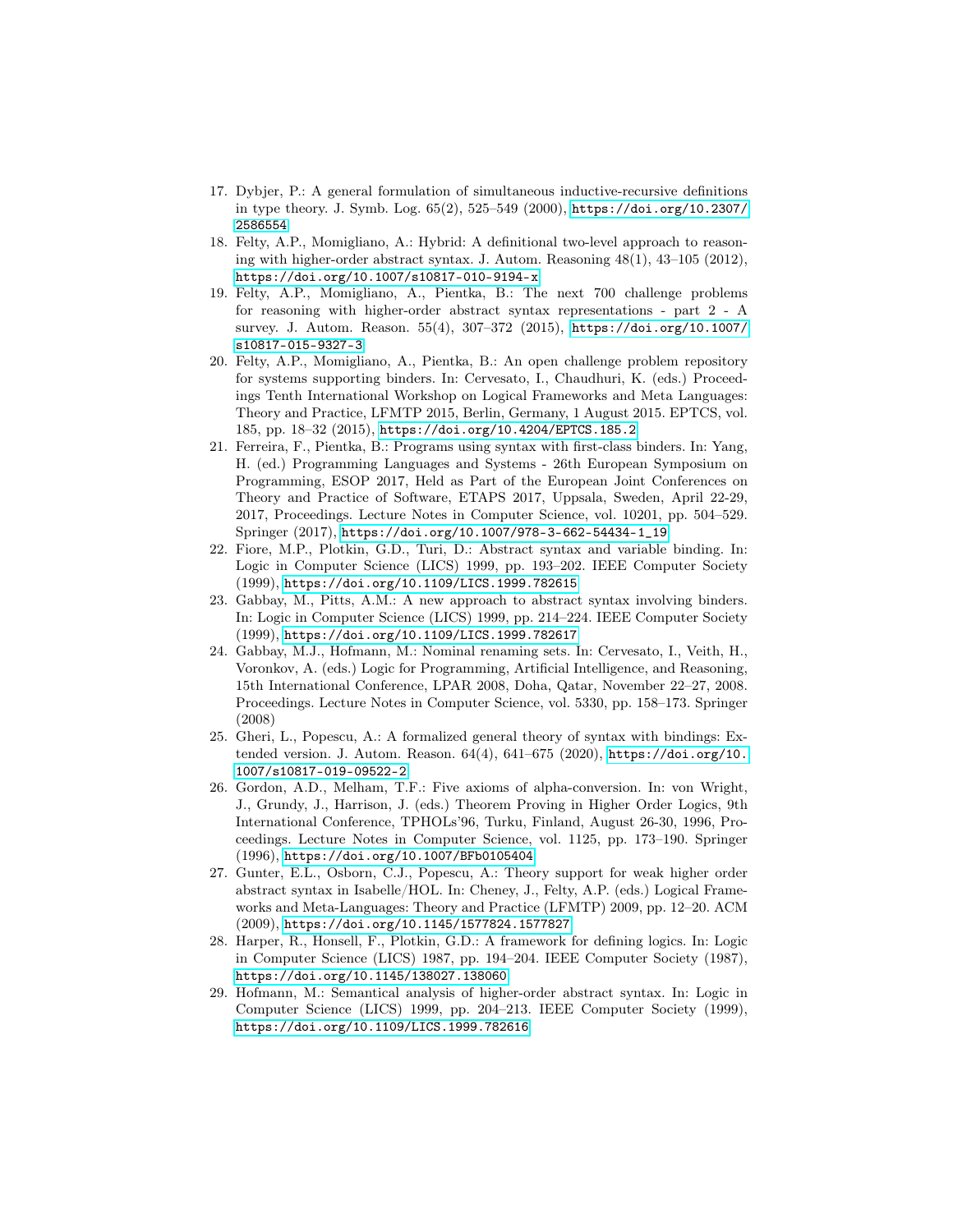- <span id="page-19-14"></span>30. Johnstone, P.T.: Quotients of decidable objects in a topos. Math. Proc. Cambridge Philosophical Society 93, 409–419 (1983), [https://doi.org/10.1017/](https://doi.org/10.1017/S0305004100060734) [S0305004100060734](https://doi.org/10.1017/S0305004100060734)
- <span id="page-19-11"></span>31. Kaiser, J., Schäfer, S., Stark, K.: Binder aware recursion over well-scoped de bruijn syntax. In: Andronick, J., Felty, A.P. (eds.) Proceedings of the 7th ACM SIG-PLAN International Conference on Certified Programs and Proofs, CPP 2018, Los Angeles, CA, USA, January 8-9, 2018. pp. 293–306. ACM (2018), [https:](https://doi.org/10.1145/3167098) [//doi.org/10.1145/3167098](https://doi.org/10.1145/3167098)
- <span id="page-19-6"></span>32. Nipkow, T., Paulson, L., Wenzel, M.: Isabelle/HOL — A Proof Assistant for Higher-Order Logic, LNCS, vol. 2283. Springer (2002)
- <span id="page-19-4"></span>33. Norrish, M.: Recursive function definition for types with binders. In: Slind, K., Bunker, A., Gopalakrishnan, G. (eds.) Theorem Proving in Higher Order Logics (TPHOLs) 2004, LNCS, vol. 3223, pp. 241–256. Springer (2004), [https://doi.](https://doi.org/10.1007/978-3-540-30142-4_18) [org/10.1007/978-3-540-30142-4\\_18](https://doi.org/10.1007/978-3-540-30142-4_18)
- <span id="page-19-2"></span>34. Paulson, L.C.: The foundation of a generic theorem prover. J. Autom. Reasoning 5(3), 363–397 (1989), <https://doi.org/10.1007/BF00248324>
- <span id="page-19-1"></span>35. Pfenning, F., Elliott, C.: Higher-order abstract syntax. In: Wexelblat, R.L. (ed.) Programming Language Design and Implementation (PLDI) 1988, pp. 199–208. ACM (1988), <https://doi.org/10.1145/53990.54010>
- <span id="page-19-13"></span>36. Pfenning, F., Schürmann, C.: System description: Twelf—A meta-logical framework for deductive systems. In: Ganzinger, H. (ed.) Conference on Automated Deduction (CADE) 1999, LNCS, vol. 1632, pp. 202–206. Springer (1999), [https:](https://doi.org/10.1007/3-540-48660-7_14) [//doi.org/10.1007/3-540-48660-7\\_14](https://doi.org/10.1007/3-540-48660-7_14)
- <span id="page-19-12"></span>37. Pientka, B.: Beluga: Programming with dependent types, contextual data, and contexts. In: Blume, M., Kobayashi, N., Vidal, G. (eds.) Functional and Logic Programming (FLOPS) 2010, LNCS, vol. 6009, pp. 1–12. Springer (2010), [https:](https://doi.org/10.1007/978-3-642-12251-4_1) [//doi.org/10.1007/978-3-642-12251-4\\_1](https://doi.org/10.1007/978-3-642-12251-4_1)
- <span id="page-19-8"></span>38. Pitts, A.M.: Nominal logic, a first order theory of names and binding. Inf. Comput. 186(2), 165–193 (2003), [https://doi.org/10.1016/S0890-5401\(03\)00138-X](https://doi.org/10.1016/S0890-5401(03)00138-X)
- <span id="page-19-0"></span>39. Pitts, A.M.: Alpha-structural recursion and induction. J. ACM 53(3), 459–506 (2006), <https://doi.org/10.1145/1147954.1147961>
- <span id="page-19-9"></span>40. Pitts, A.M.: Nominal Sets: Names and Symmetry in Computer Science. Cambridge Tracts in Theoretical Computer Science, Cambridge University Press (2013)
- <span id="page-19-15"></span>41. Pitts, A.M.: Nominal Presentation of Cubical Sets Models of Type Theory. In: Herbelin, H., Letouzey, P., Sozeau, M. (eds.) 20th International Conference on Types for Proofs and Programs (TYPES 2014). Leibniz International Proceedings in Informatics (LIPIcs), vol. 39, pp. 202–220. Schloss Dagstuhl–Leibniz-Zentrum fuer Informatik, Dagstuhl, Germany (2015), [http://drops.dagstuhl.de/opus/](http://drops.dagstuhl.de/opus/volltexte/2015/5498) [volltexte/2015/5498](http://drops.dagstuhl.de/opus/volltexte/2015/5498)
- <span id="page-19-3"></span>42. Pollack, R., Sato, M., Ricciotti, W.: A canonical locally named representation of binding. J. Autom. Reason. 49(2), 185–207 (2012), [https://doi.org/10.1007/](https://doi.org/10.1007/s10817-011-9229-y) [s10817-011-9229-y](https://doi.org/10.1007/s10817-011-9229-y)
- <span id="page-19-5"></span>43. Popescu, A.: Contributions to the Theory of Syntax with Bindings and to Process Algebra. Ph.D. thesis, University of Illinois at Urbana-Champaign (2010), [https:](https://www.andreipopescu.uk/pdf/thesisUIUC.pdf) [//www.andreipopescu.uk/pdf/thesisUIUC.pdf](https://www.andreipopescu.uk/pdf/thesisUIUC.pdf)
- <span id="page-19-7"></span>44. Popescu, A.: Renaming-Enriched Sets. Arch. Formal Proofs 2022 (2022), [https:](https://www.isa-afp.org/entries/Renaming_Enriched_Sets.html) [//www.isa-afp.org/entries/Renaming\\_Enriched\\_Sets.html](https://www.isa-afp.org/entries/Renaming_Enriched_Sets.html)
- <span id="page-19-10"></span>45. Popescu, A., Gunter, E.L.: Recursion principles for syntax with bindings and substitution. In: Chakravarty, M.M.T., Hu, Z., Danvy, O. (eds.) Proceeding of the 16th ACM SIGPLAN international conference on Functional Programming,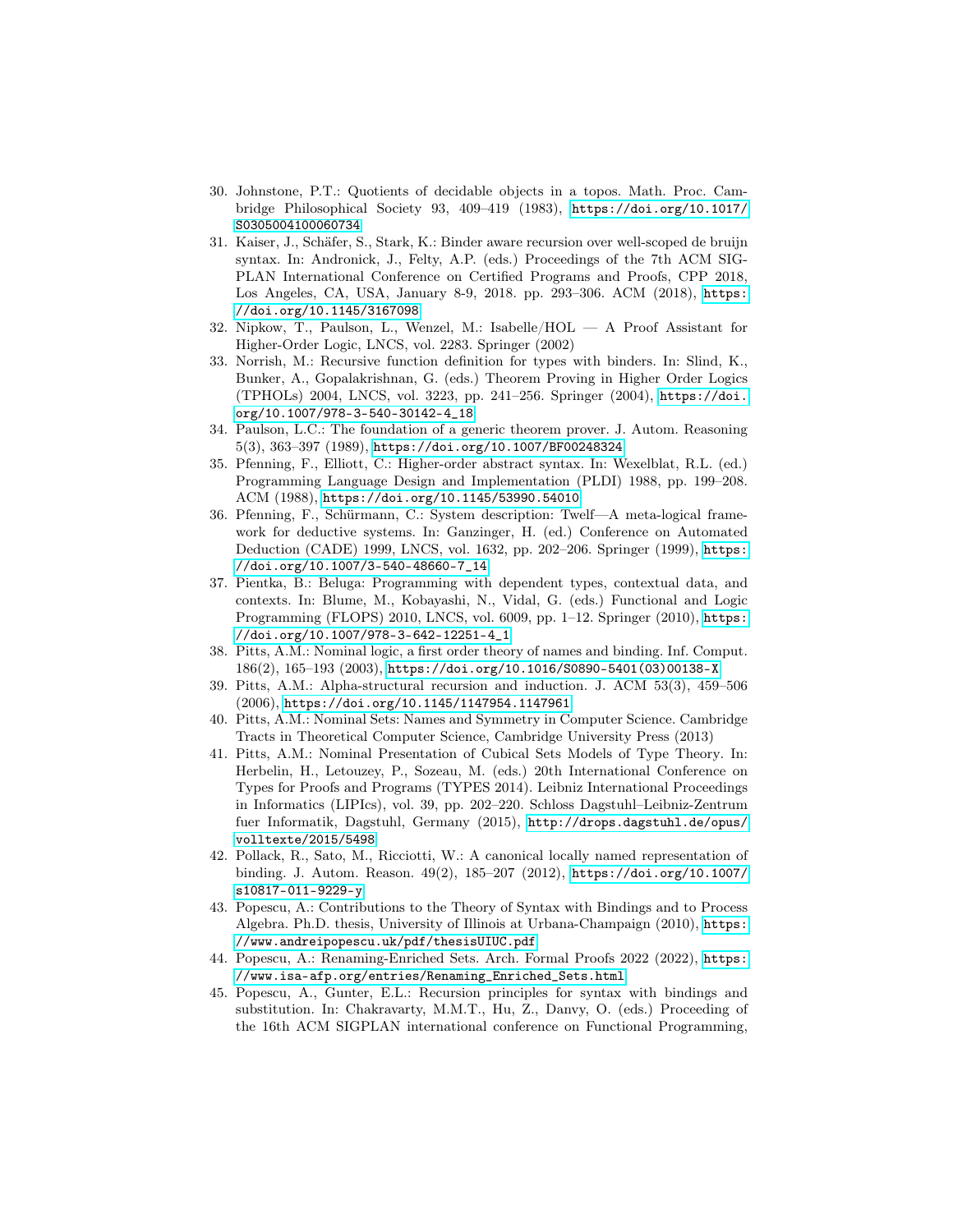ICFP 2011, Tokyo, Japan, September 19-21, 2011. pp. 346–358. ACM (2011), <https://doi.org/10.1145/2034773.2034819>

- <span id="page-20-2"></span>46. Popescu, A., Gunter, E.L., Osborn, C.J.: Strong normalization for system F by HOAS on top of FOAS. In: Logic in Computer Science (LICS) 2010, pp. 31–40. IEEE Computer Society (2010), <https://doi.org/10.1109/LICS.2010.48>
- <span id="page-20-13"></span>47. Popescu, A., Roşu, G.: Term-generic logic. Theor. Comput. Sci. 577, 1–24 (2015)
- <span id="page-20-0"></span>48. Schäfer, S., Tebbi, T., Smolka, G.: Autosubst: Reasoning with de bruijn terms and parallel substitutions. In: Urban, C., Zhang, X. (eds.) Interactive Theorem Proving (ITP) 2015, LNCS, vol. 9236, pp. 359–374. Springer (2015), [https://doi.org/10.](https://doi.org/10.1007/978-3-319-22102-1_24) [1007/978-3-319-22102-1\\_24](https://doi.org/10.1007/978-3-319-22102-1_24)
- <span id="page-20-9"></span>49. Schürmann, C., Despeyroux, J., Pfenning, F.: Primitive recursion for higher-order abstract syntax. Theor. Comput. Sci. 266(1-2), 1–57 (2001), [https://doi.org/10.](https://doi.org/10.1016/S0304-3975(00)00418-7) [1016/S0304-3975\(00\)00418-7](https://doi.org/10.1016/S0304-3975(00)00418-7)
- <span id="page-20-1"></span>50. Stark, K.: Mechanising syntax with binders in Coq. Ph.D. thesis, Saarland University, Saarbrücken, Germany (2020), [https://publikationen.sulb.](https://publikationen.sulb.uni-saarland.de/handle/20.500.11880/28822) [uni-saarland.de/handle/20.500.11880/28822](https://publikationen.sulb.uni-saarland.de/handle/20.500.11880/28822)
- <span id="page-20-10"></span>51. Staton, S.: Name-passing process calculi: Operational models and structural operational semantics. Tech. Rep. UCAM-CL-TR-688, University of Cambridge, Computer Laboratory (2007), [https://www.cl.cam.ac.uk/techreports/](https://www.cl.cam.ac.uk/techreports/UCAM-CL-TR-688.pdf) [UCAM-CL-TR-688.pdf](https://www.cl.cam.ac.uk/techreports/UCAM-CL-TR-688.pdf)
- <span id="page-20-12"></span>52. Sun, Y.: An algebraic generalization of Frege structures—binding algebras. Theor. Comput. Sci. 211(1-2), 189–232 (1999)
- <span id="page-20-11"></span>53. The Univalent Foundations Program: Homotopy Type Theory. Univalent Foundations of Mathematics. <https://homotopytypetheory.org/book>, Institute for Advanced Study (2013)
- <span id="page-20-8"></span>54. Traytel, D., Popescu, A., Blanchette, J.C.: Foundational, compositional (co)datatypes for higher-order logic: Category theory applied to theorem proving. In: Logic in Computer Science (LICS) 2012, pp. 596–605. IEEE Computer Society (2012), <https://doi.org/10.1109/LICS.2012.75>
- <span id="page-20-4"></span>55. Urban, C.: Nominal techniques in Isabelle/HOL. J. Autom. Reason. 40(4), 327–356 (2008), <https://doi.org/10.1007/s10817-008-9097-2>
- <span id="page-20-3"></span>56. Urban, C., Berghofer, S.: A recursion combinator for nominal datatypes implemented in Isabelle/HOL. In: Furbach, U., Shankar, N. (eds.) International Joint Conference on Automated Reasoning (IJCAR) 2006, LNCS, vol. 4130, pp. 498–512. Springer (2006), [https://doi.org/10.1007/11814771\\_41](https://doi.org/10.1007/11814771_41)
- <span id="page-20-7"></span>57. Urban, C., Berghofer, S., Norrish, M.: Barendregt's variable convention in rule inductions. In: Pfenning, F. (ed.) Conference on Automated Deduction (CADE) 2007, LNCS, vol. 4603, pp. 35–50. Springer (2007), [https://doi.org/10.1007/](https://doi.org/10.1007/978-3-540-73595-3_4) [978-3-540-73595-3\\_4](https://doi.org/10.1007/978-3-540-73595-3_4)
- <span id="page-20-5"></span>58. Urban, C., Kaliszyk, C.: General bindings and alpha-equivalence in Nominal Isabelle. Logical Methods in Computer Science 8(2) (2012), [https://doi.org/10.](https://doi.org/10.2168/LMCS-8(2:14)2012) [2168/LMCS-8\(2:14\)2012](https://doi.org/10.2168/LMCS-8(2:14)2012)
- <span id="page-20-6"></span>59. Urban, C., Tasson, C.: Nominal techniques in Isabelle/HOL. In: Nieuwenhuis, R. (ed.) Conference on Automated Deduction (CADE) 2005, LNCS, vol. 3632, pp. 38–53. Springer (2005), [https://doi.org/10.1007/11532231\\_4](https://doi.org/10.1007/11532231_4)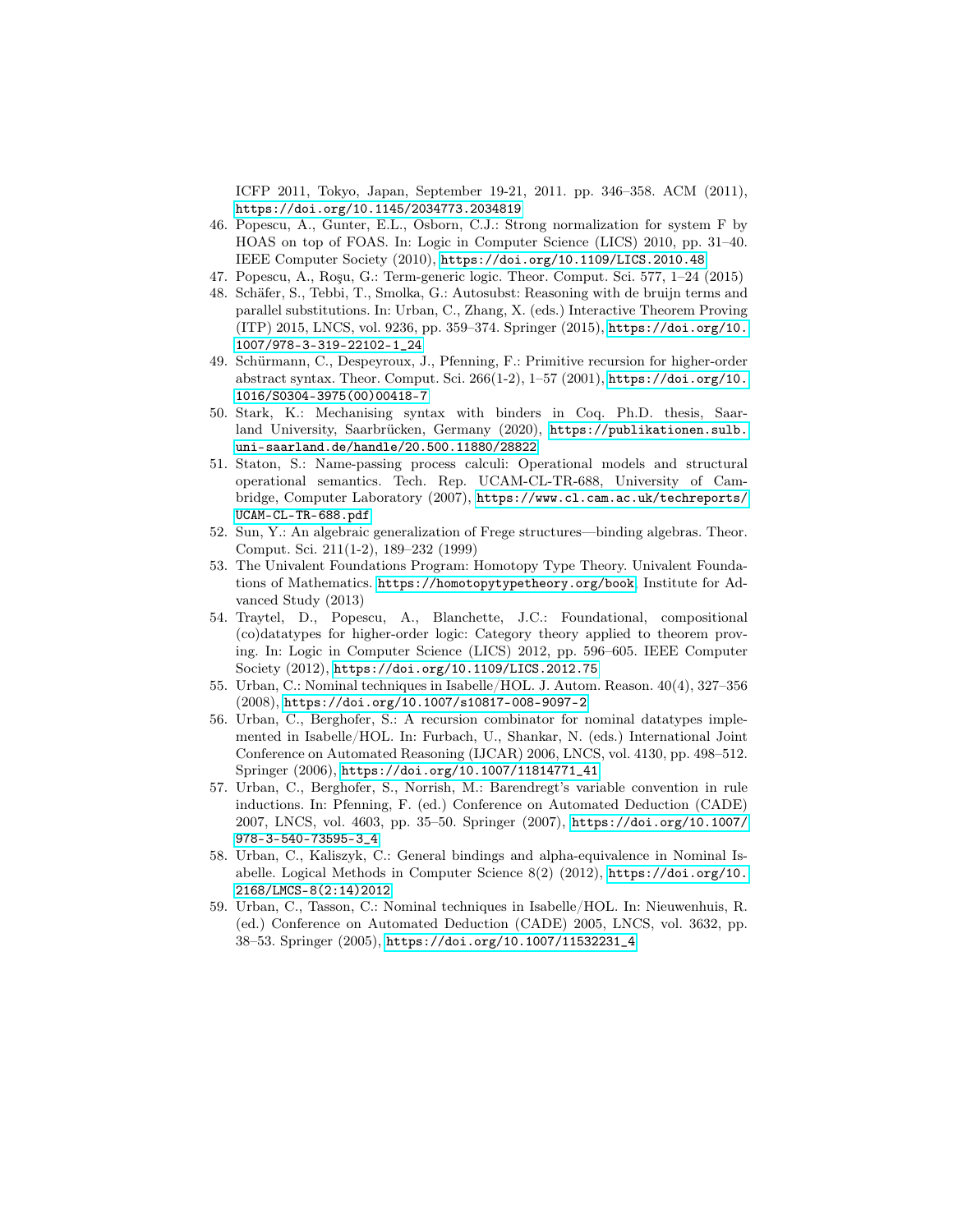## APPENDIX

## <span id="page-21-0"></span>A More Example Functions Definable with the Renaming-Based Recursor

For each of the following examples, I will not indicate the required CE renset or BCE renset. Rather, we show the clauses describing the behavior of the defined function with respect to the constructors and (variable-for-variable) substitution, from which the corresponding structure on the target domain can be easily inferred (like we did in Section [5.3\)](#page-10-1). In each case, the verification of the necessary properties to deploy our Theorem [11](#page-10-2) is trivial.

- 1. The length of a term [\[39,](#page-19-0) Example 4.2], length : Term  $\rightarrow \mathbb{N}$ .
	- length  $(\forall r x) = 1$
	- $-$  length  $(\text{Ap } t_1 t_2) = \text{max } (\text{length } t_1, \text{length } t_2) + 1$
	- length  $(\text{Lm } x t) = \text{length } t + 1$
	- length  $(t [x \wedge y]) =$  length t

2. Counting  $\lambda$ -abstractions [\[40,](#page-19-9) Example 8.18], clam : Term  $\rightarrow \mathbb{N}$ .

- clam  $(\forall r x) = 0$
- $-$  clam  $(Ap t_1 t_2) =$  clam  $t_1 +$  clam  $t_2$
- clam  $(\text{Lm } x t) = \text{clam } t + 1$
- clam  $(t [x \wedge y]) =$ clam  $t$

3. Counting the number of free occurrences of a variable,  $\mathsf{cfv} : \mathsf{Term} \to \mathsf{Var} \to \mathbb{N}$ .

- cfv (Vr y) 
$$
x =
$$
 (if  $x = y$  then 1 else 0)  
\n- cfv (Ap  $t_1$   $t_2$ )  $x =$  cfv  $t_1$   $x +$  cfv  $t_2$   $x$   
\n- cfv (Lm y t)  $x =$  (if  $x = y$  then 0 else cfv t x)  
\n- cfv  $(t[z/y])$   $x =$ \n
$$
\begin{cases}\n\text{cfv } t \ x, \text{ if } x \notin \{y, z\} \\
\text{cfv } t \ x + \text{cfv } t \ y, \text{ if } x = z \neq y \\
0, \text{ if } x = y \neq z\n\end{cases}
$$

4. Term-for-variable substitution [\[40,](#page-19-9) Example 8.18],  $\boxed{\begin{bmatrix} \begin{bmatrix} \begin{bmatrix} \begin{bmatrix} \end{bmatrix} & \end{bmatrix} & \begin{bmatrix} \end{bmatrix} & \begin{bmatrix} \end{bmatrix} \\ \end{bmatrix} & \begin{bmatrix} \end{bmatrix} \\ \end{bmatrix} & \begin{bmatrix} \end{bmatrix} \\ \end{bmatrix} \end{bmatrix}}$  $Var \rightarrow Trm$ .

$$
-(\mathsf{Vr}\,y)\,\llbracket s/x \rrbracket = \begin{cases} s \text{ , if } x = y \\ \mathsf{Vr}\,y \text{ , otherwise} \end{cases}
$$

$$
-(\mathsf{Ap}\,t_1\,t_2)\,\llbracket s/x \rrbracket = \mathsf{Ap}\,(t_1\,\llbracket s/x \rrbracket)\,(t_2\,\llbracket s/x \rrbracket)
$$

$$
-(\mathsf{Lm}\,y\,t)\,\llbracket s/x \rrbracket = \mathsf{Lm}\,y\,(t\,\llbracket s/x \rrbracket)\text{ if } y \notin \{x\} \cup \mathsf{FV}\,s
$$

$$
-t\,\llbracket y/z \rrbracket\,\llbracket s/x \rrbracket\,\llbracket y/z \rrbracket\text{ if } y, z \notin \{x\} \cup \mathsf{FV}\,s
$$

(So here one applies the recursion principle with the Barendregt parameter X taken to be  $\{x\} \cup FV s.$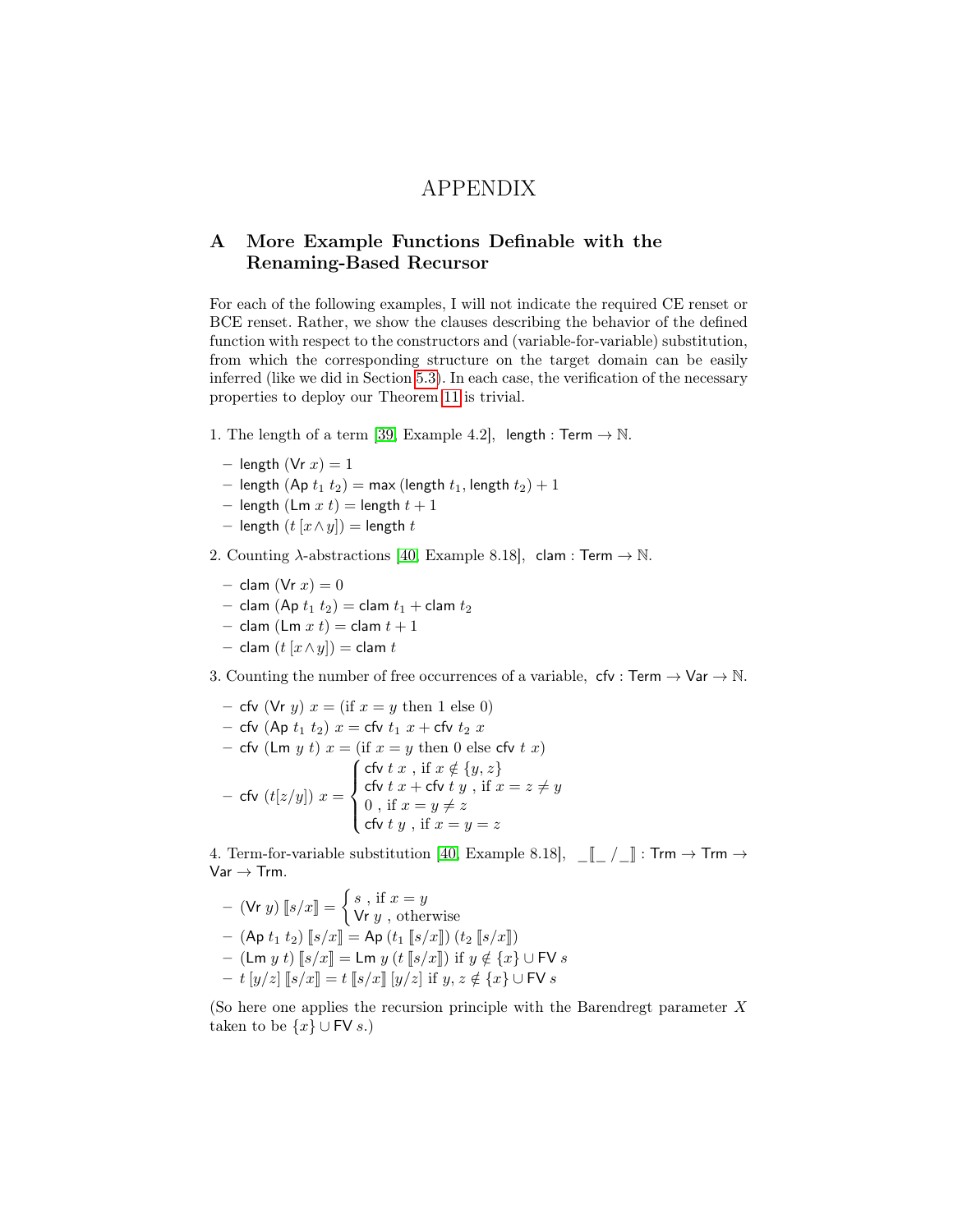5. Defining (capture-avoiding) parallel term-form-variable substitution,  $[\ ]$  : Trm  $\rightarrow$  (Var  $\rightarrow$ <sub>fin</sub> Trm)  $\rightarrow$  Var  $\rightarrow$  Trm, where Var  $\rightarrow$ <sub>fin</sub> Trm is the set of functions  $\rho: \mathsf{Var} \to \mathsf{Trm}$  having supp  $\rho$  finite (where supp  $\rho$  consists of all variables x such that  $\rho x \neq Vr s$ , is similar:

- $(\forall r \ y)$   $\llbracket \rho \rrbracket = \rho \ y$
- $(Ap t_1 t_2)$   $\llbracket \rho \rrbracket = Ap (t_1 \llbracket \rho \rrbracket) (t_2 \llbracket \rho \rrbracket)$
- (Lm y t)  $\llbracket \rho \rrbracket = \text{Lm } y$  (t  $\llbracket \rho \rrbracket$ ) if  $y \notin \text{supp } \rho$
- $t [y/z] [\![ \rho ]\!] = t [\![ \rho ]\!] [y/z]$  if  $y, z \notin \text{supp } \rho$  and  $y, z \notin \text{FV}(\rho x)$  for all  $x \in \text{Var}$ .

(So here one applies the recursion principle with the Barendregt parameter X taken to be supp  $\rho \cup \{FV(\rho x) \mid x \in \text{supp }\rho\}$ .)

6. Counting the number of bound variables of a term [\[49,](#page-20-9)[40\]](#page-19-9), cbv :  $\text{Trm} \rightarrow \mathbb{N}$ . Note that the notion of semantic domain can be chosen flexibly, to also cover certain purely syntactic operators as well. A particular case is the function cbv that counts the number of bound variables of term. In his book [\[40\]](#page-19-9), Pitts defines it following the approach of Schürmann et al. [\[49\]](#page-20-9) as cbv  $t =$  cbvs  $t (x \mapsto 0)$ , where the auxiliary function cbvs : Trm  $\rightarrow$  (Var  $\rightarrow$  N)  $\rightarrow$  N operates according the following recursive clauses:

- (1) cbvs (Vr  $x$ )  $\xi = \xi x$
- (2) cbvs  $(\text{Ap } t_1 t_2) \xi = (\text{cbus } t_1 \xi) + (\text{cbus } t_2 \xi)$
- (3) cbvs (Lm  $x t$ )  $\xi$  = cbvs  $t$  ( $\xi$ ( $x := 1$ ))

(The same complications with deploying the nominal recursor arise, and Pitts deploys a similar workaround.)

6. The  $\eta$ -reducibility testing example from the PHOAS paper [\[15,](#page-17-11) Fig.3], canEta : Term  $\rightarrow$  Bool is defined by

canEta 
$$
t = \begin{cases} \text{true}, & \text{if } t \text{ has the form } \text{Lm } x \text{ (Ap } s x) \\ \text{and } \text{canEt} \text{a'} s \text{ (T(x := false))} = \text{true} \\ \text{false}, & \text{otherwise} \end{cases}
$$

where  $\top$  is the environment sending all variables to true and canEta': Term  $\rightarrow$  $(Var \rightarrow Bool) \rightarrow Bool$  is defined as an instance of the semantic domain interpretation pattern described in Section [5.3:](#page-10-1)

- (1) canEta' (Vr  $x$ )  $\xi = \xi x$
- (2) canEta'  $(\text{Ap } t_1 t_2) \xi = (\text{canEt} a' t_1 \xi) \& (\text{canEt} a' t_2 \xi)$
- (3) canEta' (Lm  $x t$ )  $\xi$  = canEta'  $t$  ( $\xi$  $\langle x :=$  true $\rangle$ )

(canEta can of course be alternatively defined by other means, e.g., using the free-variable operator.)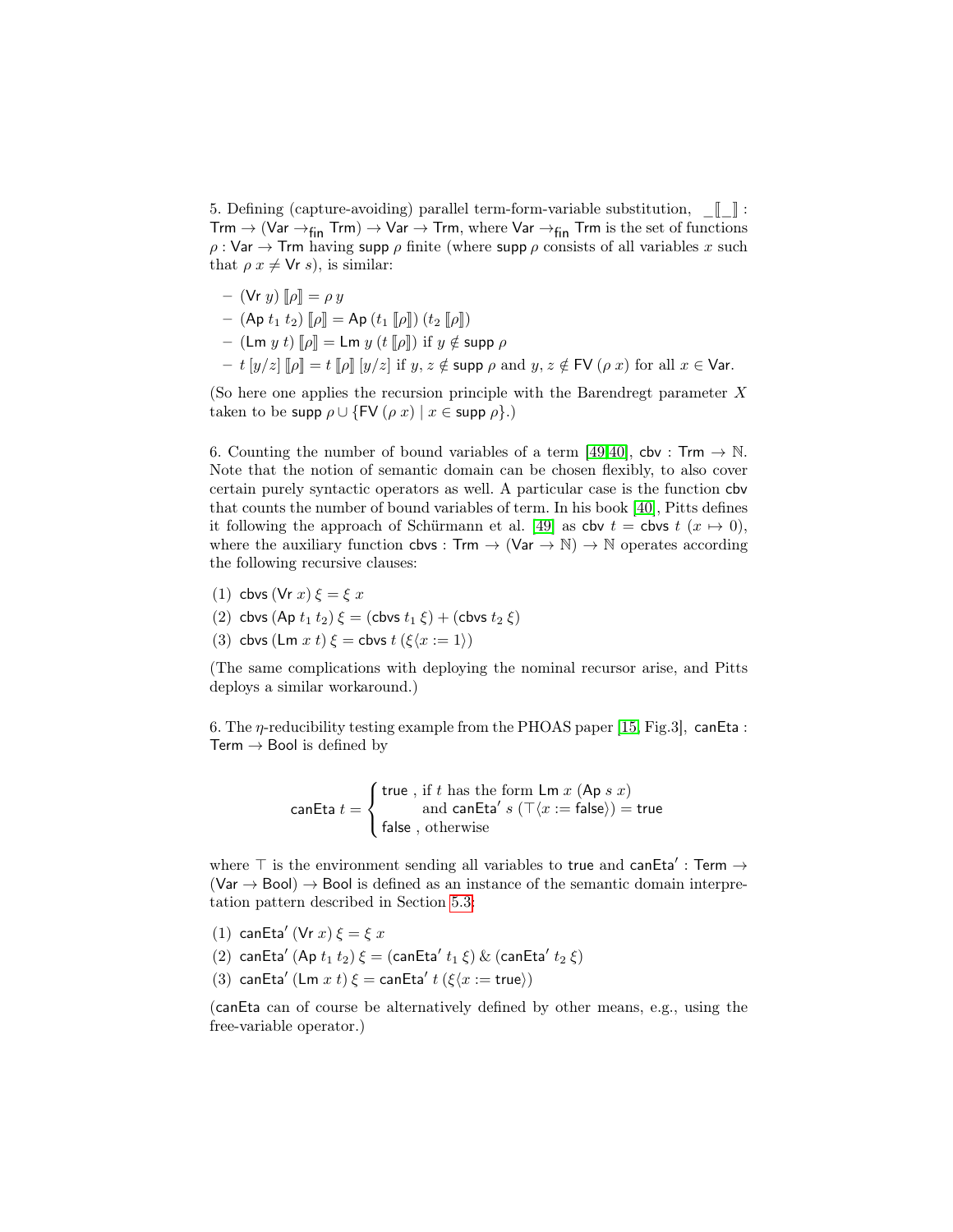## B Full-Fledged Primitive Recursion

Theorem [11](#page-10-2) restricts the recursive behavior to iteration, which allows the value of the defined function f on a term t to depend on the value of f on the components of t. For example, if t has the form  $Ap t_1 t_2$ , then f t can depend on f  $t_1$  and f  $t_2$ . This can routinely be extended to full primitive recursion, which additionally allows the dependence on the components themselves (not necessarily through f), e.g., on  $t_1$  and  $t_2$ . All the recursors recalled in Fig. [1](#page-13-0) of the main paper admit full primitive recursion enhancements. My Theorem [11](#page-10-2) is no exception—here is its enhancement, where I highlighted the additions:

A full-recursion constructor-enriched substitutive set (FRCE renset for short) is a tuple  $A = (A, \quad | \quad |, \text{Vr}^{\mathcal{A}}, \text{Ap}^{\mathcal{A}}, \text{Lm}^{\mathcal{A}})$  where:

- $(A, \mid / \mid)$  is a substitutive set
- $-Vr^A$  : Var  $\rightarrow$  A, Ap<sup>A</sup> : Trm  $\rightarrow$  A  $\rightarrow$  Trm  $\rightarrow$  A  $\rightarrow$  A, Lm<sup>A</sup> : Var  $\rightarrow$  $\mathsf{Trm} \to A \to A$  are operators on A with arities matching those of the term constructors

such that the following properties hold for all  $x, y, z \in \mathsf{Var} \setminus X$ ,  $t, t_1, t_2 \in \mathsf{Trm}$ and  $a, a_1, a_2 \in \mathsf{Trm}$ :

 $(RS1)$   $(Vr^{\mathcal{A}} x)[y/z] = Vr^{\mathcal{A}}(x[y/z])$ (RS2)  $(Ap^{A} t_1 a_1 t_1 a_2 |y/z] = Ap^{A} (t_1[y/z]) (a_1[y/z]) (t_2[y/z]) (a_2[y/z])$ (RS3) if  $x \notin \{y, z\}$  then  $(\text{Lm}^{\mathcal{A}} x \cdot t \cdot a)[y/z] = \text{Lm}^{\mathcal{A}} x \cdot (t[y/z]) \cdot (a[y/z])$ (RS4)  $(\text{Lm}^{\mathcal{A}} x t a)[y/x] = \text{Lm}^{\mathcal{A}} x t a$ (RS5) if  $z \neq y$  then  $\text{Lm}^{\mathcal{A}}x$   $(t[z/y])$   $(a[z/y]) = \text{Lm}^{\mathcal{A}}y$   $(t[z/y][y/x])$   $(a[z/y][y/x])$ 

**Theorem 12** Let X be a finite set and  $A = (A, \underline{\underline{[-]}}]$ ,  $\forall r^A$ ,  $Ap^A$ ,  $Lm^A$ ) be a FRCE renset. Then there exists a unique function  $f : Trm \rightarrow A$  such that the following hold:

- (i)  $f$  (Vr  $x$ ) = Vr<sup>A</sup>  $x$ (ii)  $f$  (Ap  $t_1$   $t_2$ ) = Ap<sup>A</sup>  $t_1$  (f  $t_1$ )  $t_2$  (f  $t_2$ ) (iii) f (Lm x t) = Lm<sup>A</sup> x t (f t) if  $x \notin X$
- (iv)  $f(t[y/z]) = (f t)[y/z]$  if  $y, z \notin X$

## <span id="page-23-0"></span>C Alternative Definition of Nominal Sets

In the main paper, I focused on the swapping-based presentation of nominal sets. Here I recall an equivalent formulation based on permutations. The equivalence between the two formulations is described in detail in Pitts's monograph [\[40,](#page-19-9) Section 6.1].

Let Perm denote the set of finite permutations (i.e., bijections of finite support) on the set of variables, namely  $\{\sigma : \text{Var} \to \text{Var} \mid \{x \mid \sigma x \neq x\} \text{ finite } \}$ . Let id denote the identity permutation. Let  $x \leftrightarrow y$  denote the  $(x, y)$ -transposition, i.e., the permutation that takes  $x$  to  $y$ ,  $y$  to  $x$  and every other variable to itself.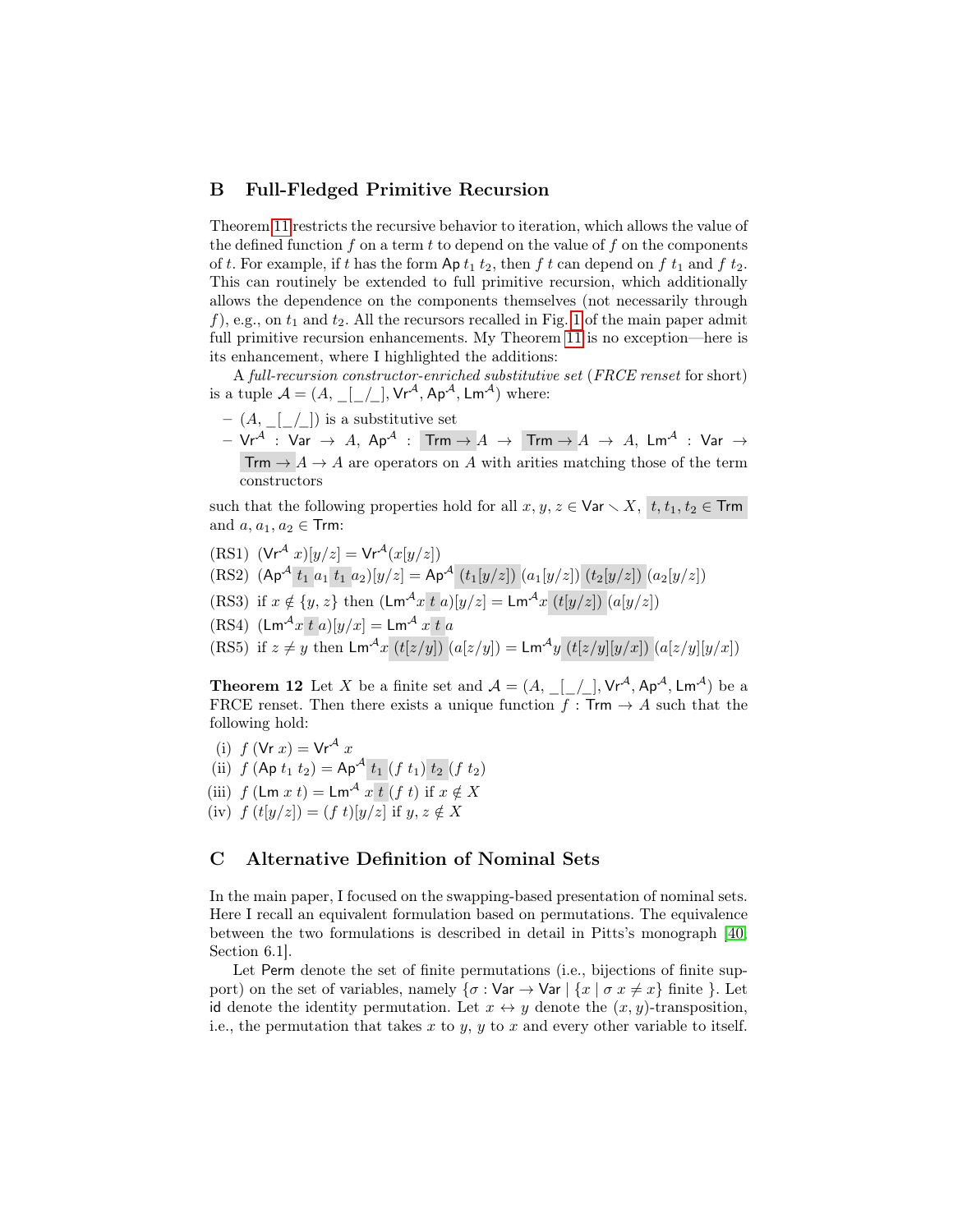Let us call Perm-nominal set any pair  $(A, \lceil \rceil)$  where A is a set and  $\lceil \rceil$  :  $A \to \text{Perm} \to A$  is an action on A of the permutation group Perm, i.e., it satisfies the following properties for all  $a \in A$  and  $\sigma, \sigma' \in$  Perm:

- Identity:  $a[id] = a$
- Compositionality:  $a[\sigma][\sigma'] = a[\sigma \circ \sigma']$

Given two Perm-nominal sets  $\mathcal{A} = (A, \underline{\hspace{1cm}} \underline{\hspace{1cm}}])$  and  $\mathcal{B} = (B, \underline{\hspace{1cm}} \underline{\hspace{1cm}}])$ , a Permnominal morphism  $f : \mathcal{A} \to \mathcal{B}$  is a function  $f : \mathcal{A} \to \mathcal{B}$  that commutes with the permutation operation, in that  $(f \ a)[\sigma] = f(a[\sigma])$  for all  $a \in A$  and  $\sigma \in$  Perm. Perm-nominal sets and Perm-nominal morphisms form a category denoted by  $\underline{Nom}_{\text{Perm}}$ .

Let  $\mathcal{A} = (A, \quad | \quad |)$  be a Perm-nominal set. The notion of finite support of an element  $a \in A$  is defined similarly to that from nominal sets (described in Section [2.2\)](#page-3-0), but using  $a[x \leftrightarrow b]$  rather than  $a[x \land y]$ . In fact, it is easy to see that A together with the restriction of  $\left[\phantom{a}\right]$  to transpositions forms a nominal set. Let  $G \mathcal{A}$  denote this nominal set. The notions of support and freshness in A coincide with those in A; and any function  $f : A \rightarrow B$  is a Perm-nominal morphism between  $A$  and  $B$  iff it is a nominal morphism between  $G \mathcal{A}$  and  $G \mathcal{B}$ .

Conversely, let  $\mathcal{A} = (A, [- \wedge ])$  be a nominal set. One can extend the swapping operator  $\begin{bmatrix} \wedge \end{bmatrix}$  :  $\overline{A} \to \overline{V}$ ar  $\to \overline{V}$  ar  $\to A$  to a permutation operator  $\lceil$  :  $A \rightarrow$  Perm  $\rightarrow$  A by taking advantage of the fact that any permutation  $\sigma$  is decomposable into a sequence of transpositions,  $\sigma = (x_1 \leftrightarrow y_1) \cdot \ldots \cdot (x_n \leftrightarrow y_n)$ . Namely, one defines  $a[\sigma] = a[x_1 \wedge y_1] \dots [x_n \wedge y_n]$ . Thanks to the nominal set properties, this definition is correct, in that it does not depend on representatives. Moreover,  $A$  together with the just defined  $\lfloor \lfloor \rfloor \rfloor$  forms a Perm-nominal set. Let H A denote this Perm-nominal set. Again, the notions of support and freshness in A coincide with those in A; and any function  $f : A \to B$  is a nominal morphism between A and B iff it is a Perm-nominal morphism between  $H \mathcal{A}$  and  $H \mathcal{B}$ .

Finally, the operators  $G$  and  $H$  are mutually inverse, and become mutually inverse functors when extended to be the identity on morphisms. The situation is summarized by the following theorem:

#### Theorem 13 [\[40,](#page-19-9) Theorem 6.1, Corollary 6.2]

(1) The categories  $\underline{Nom}$  and  $\underline{Nom}_{\texttt{Perm}}$  are isomorphic, via the functors  $G$ :  $\underline{Nom} \rightarrow \underline{Nom}_{\text{Perm}}$  and  $H: \underline{Nom}_{\text{Perm}} \rightarrow \underline{Nom}$  that are inverse to each other. (2) The functors G and H preserve the carrier set and the notions of support and freshness.

The above means that, for all intents and purposes (at least as far as my results in this paper are concerned), the two definitions of nominal sets (namely nominal sets and Perm-nominal sets) are equivalent.

## <span id="page-24-0"></span>D Substitutive Sets

Recall that the substitution operator I consider in the main paper is renaming, i.e., variable-for-variable substitution,  $\lfloor \_ \rfloor \rfloor$  : Term  $\rightarrow$  Var  $\rightarrow$  Var  $\rightarrow$  Trm.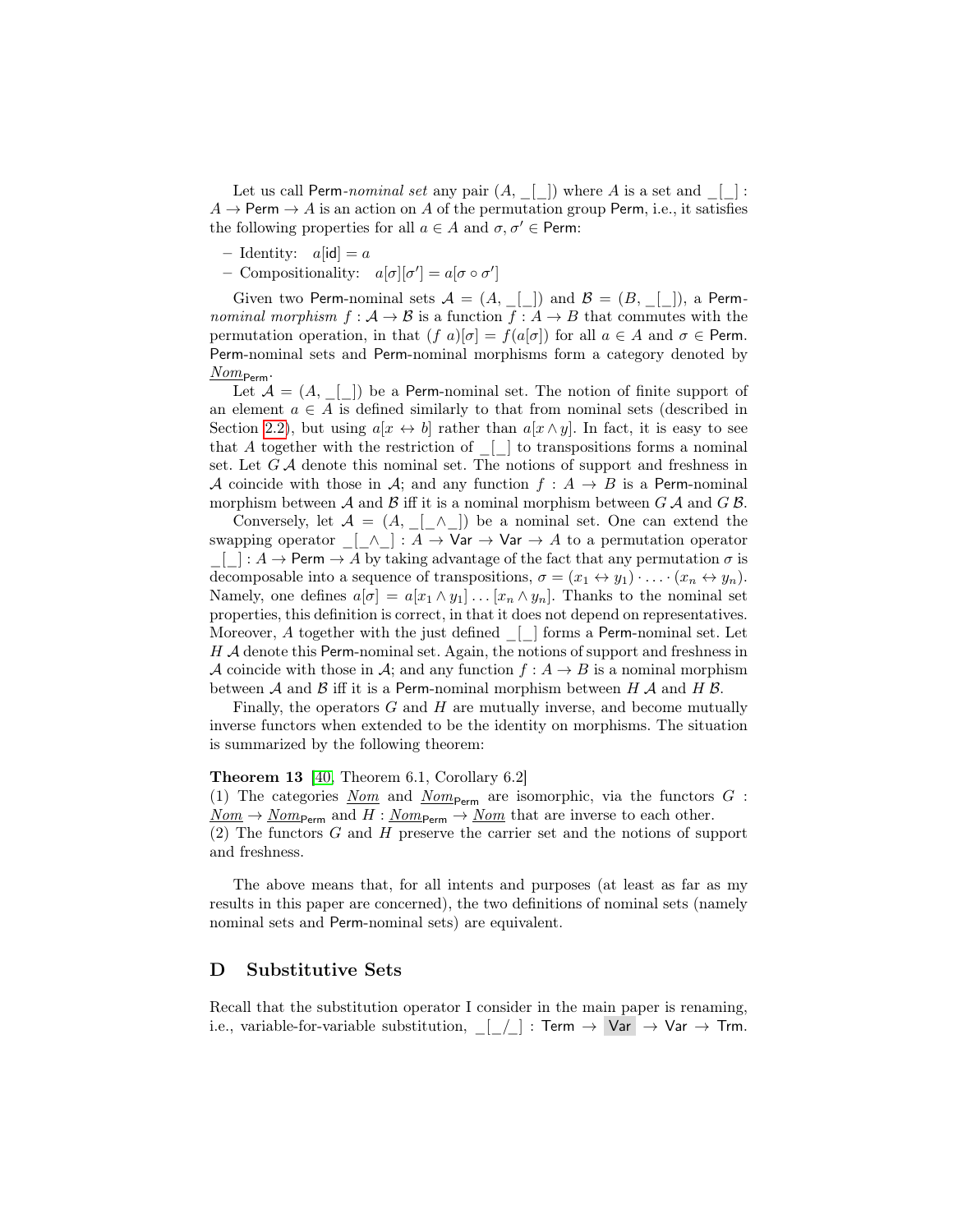I will continue to refer to this as renaming, while calling the term-for-variable substitution *substitution* and denoting it by  $\llbracket \underline{\hspace{0.2cm}} \underline{\hspace{0.2cm}} \underline{\hspace{0.2cm}} \underline{\hspace{0.2cm}} \underline{\hspace{0.2cm}} \underline{\hspace{0.2cm}} \underline{\hspace{0.2cm}} \underline{\hspace{0.2cm}} \underline{\hspace{0.2cm}} \underline{\hspace{0.2cm}} \underline{\hspace{0.2cm}} \underline{\hspace{0.2cm}} \underline{\hspace{0.2cm}} \underline{\hspace{0.2cm}} \underline{\hspace{0.2cm}} \underline{\hs$ Trm.

I can use my characterization of the datatype of terms by means of renaming to obtain a characterization employing substitution. This does not seem to add practical value as a recursor, but may be of some theoretical interest as an equational characterization of terms by means of the constructors and substitution only.

A substitutive set is a triple  $\mathcal{A} = (A, \parallel / \parallel, \text{Vr}^{\mathcal{A}})$  where  $\parallel / \parallel : A \rightarrow$  $A \rightarrow \text{Var} \rightarrow A$  and  $\text{Vr}^A : \text{Var} \rightarrow A$  are operators that satisfy the following properties, where I write  $[[x/y]]$  instead of  $[[(\text{Vr}^{\mathcal{A}}x)/y]]$ 

Identity:  $a[[x/x]] = a$ Idempotence: If  $x \neq y \neq z$  then  $a \llbracket (b \llbracket z/y \rrbracket) / y \llbracket \llbracket x/y \rrbracket = a \llbracket (b \llbracket z/y \rrbracket) / y \rrbracket$ Chaining: If  $y \neq x_2$  then  $a[[y/x_2][[x_2/x_1]][b/x_2] = a[[y/x_2]][b/x_1]$ Commutativity: If  $y_2 \neq y_1 \neq x_1 \neq x_2$  then  $a[\![ (b[\![y_2/y_1]\!])/x_1]\!] [\![ (c[\![x_2/x_1]\!])/y_1]\!] = a[\![ (c[\![x_2/x_1]\!])/y_1]\!] [\![ (b[\![y_2/y_1]\!])/x_1]\!]$ 

Note the difference from the rensets discussed in the main paper: This time, since I axiomatize term-for-variable substitution, the second argument of the substitution operator is an element of the carrier set A rather than a variable. However, there is also an "embedding"  $Vr^A$  of variables into A—this suggests a monadic structure on A, though the initial model characterization will not need such a requirement.

Let  $\mathcal{A} = (A, \parallel / \parallel, Vr^{\mathcal{A}})$  be a substitutive set. If one define the freshness predicate similarly to how it was defined for substitutive sets (in Section [3\)](#page-4-0), one obtains the following consequences of Idempotence, Chaining and Commutativity, which generalize natural properties connecting freshness with substitution for terms:

**Prop 14** The following hold in any substitutive set  $\mathcal{A} = (A, \_ [ \ ], \mathsf{Vr}^{\mathcal{A}})$ :

- If  $x \neq y$  and  $y \neq b$  then  $a \llbracket b/y \rrbracket [x/y \rrbracket = a \llbracket b/y \rrbracket$
- If  $x_2 \# b$  then  $a[[x_2/x_1]] [b/x_2] = a[[b/x_1]]$
- If  $x \neq y$ ,  $x \neq a$  and  $y \neq b$  then  $a \llbracket b/x \rrbracket \llbracket c/y \rrbracket = a \llbracket c/y \rrbracket \llbracket b/x \rrbracket$

A constructor-enriched substitutive set (CE substitutive set for short) is a tuple  $\mathcal{A} = (A, \parallel / \parallel, \text{Vr}^{\mathcal{A}}, \text{Ap}^{\mathcal{A}}, \text{Lm}^{\mathcal{A}})$  where:

 $(A, \mathbb{T}/\mathbb{I}, \mathsf{Vr}^{\mathcal{A}})$  is a substitutive set

–  $\mathsf{Ap}^\mathcal{A}:A\to A\to A$  and  $\mathsf{Lm}^\mathcal{A}:\mathsf{Var}\to A\to A$  are operators on  $A$ 

such that the following properties hold for all  $a, a_1, a_2, b \in A$  and  $x, y, z \in \mathsf{Var}$ :

- (S1)  $(\text{Vr}^{\mathcal{A}}x)[b/y] = (\text{if } x = y \text{ then } b \text{ else } \text{Vr}^{\mathcal{A}}x)$
- (S2)  $(Ap^{\tilde{A}}a_1 a_2)\llbracket b/y \rrbracket = Ap^{\tilde{A}}(a_1 \llbracket b/y \rrbracket) (a_2 \llbracket b/y \rrbracket)$
- (S3) if  $x \neq z$  then

 $(\textsf{Lm}^{\mathcal{A}} x a) [ (b[[z/x]])/y] = (\text{if } x = y \text{ then } \textsf{Lm}^{\mathcal{A}} x a \text{ else } \textsf{Lm}^{\mathcal{A}} x (a[[(b[[z/y]])/y]])$ (S4) if  $z \neq y$  then Lm  $x$   $(a \llbracket z/y \rrbracket) = \text{Lm } y$   $(a \llbracket z/y \rrbracket \llbracket y/x \rrbracket)$